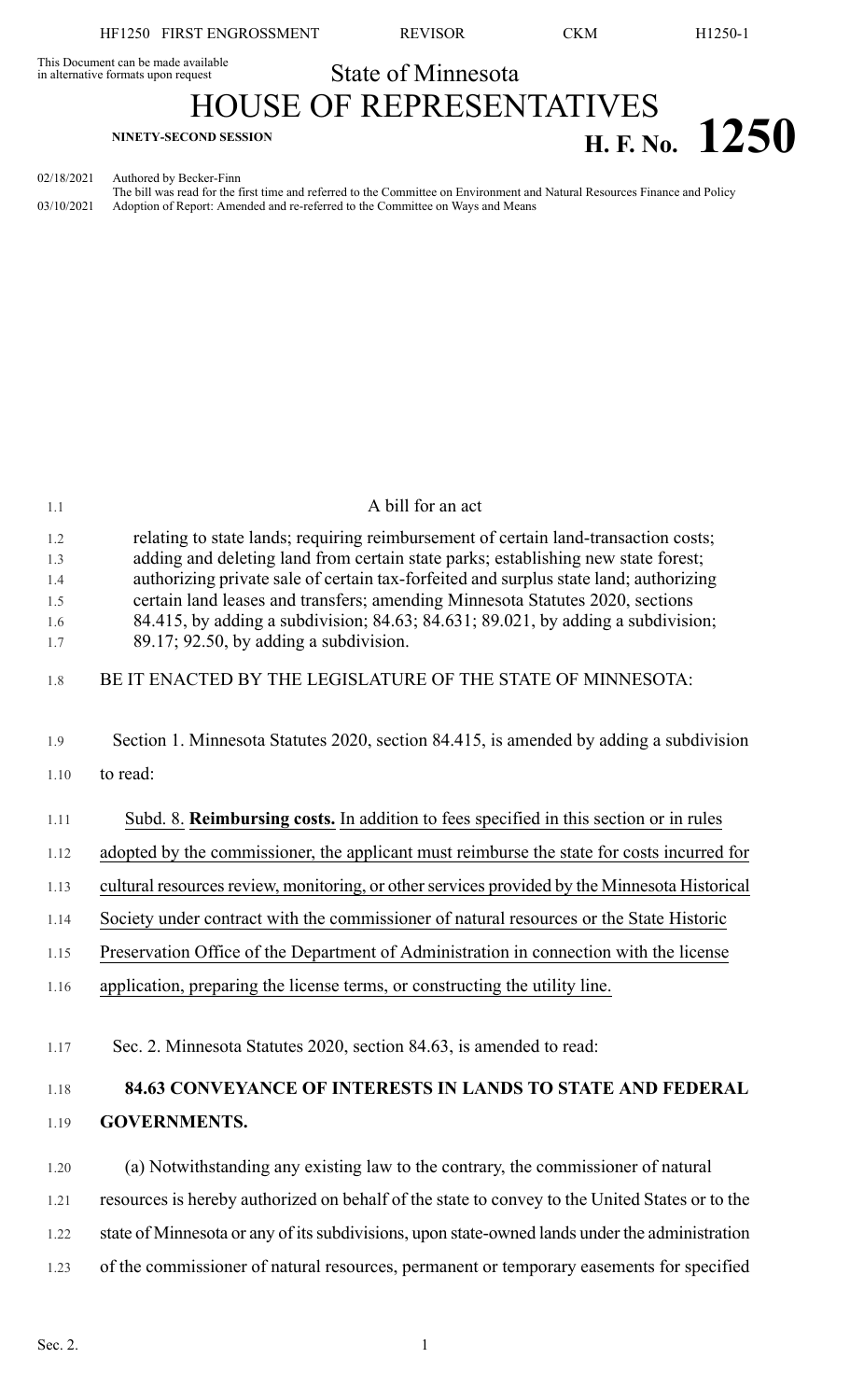2.1 periods or otherwise for trails, highways, roads including limitation of right of access from 2.2 the lands to adjacent highways and roads, flowage for development of fish and game

2.3 resources, stream protection, flood control, and necessary appurtenances thereto, such

2.4 conveyances to be made upon such terms and conditions including provision for reversion

2.5 in the event of non-user as the commissioner of natural resources may determine.

2.6 (b) In addition to the fee for the market value of the easement, the commissioner of 2.7 natural resources shall assess the applicant the following fees:

2.8 (1) an application fee of \$2,000 to cover reasonable costs for reviewing the application 2.9 and preparing the easement; and

2.10 (2) a monitoring fee to cover the projected reasonable costs for monitoring the 2.11 construction of the improvement for which the easement was conveyed and preparing special 2.12 terms and conditions for the easement. The commissioner must give the applicant an estimate 2.13 of the monitoring fee before the applicant submits the fee.

2.14 (c) The applicant shall pay these fees to the commissioner of natural resources. The 2.15 commissioner shall not issue the easement until the applicant has paid in full the application 2.16 fee, the monitoring fee, and the market value payment for the easement.

2.17 (d) Upon completion of construction of the improvement for which the easement was 2.18 conveyed, the commissioner shall refund the unobligated balance from the monitoring fee 2.19 revenue. The commissioner shall not return the application fee, even if the application is 2.20 withdrawn or denied.

2.21 (e) Money received under paragraph (b) must be deposited in the land management 2.22 account in the natural resources fund and is appropriated to the commissioner of natural 2.23 resources to cover the reasonable costs incurred for issuing and monitoring easements.

2.24 (f) A county or joint county regional railroad authority is exempt from all fees specified 2.25 under this section for trail easements on state-owned land.

2.26 (g) In addition to fees specified in this section, the applicant must reimburse the state

- 2.27 for costs incurred for cultural resources review, monitoring, or other services provided by
- 2.28 the Minnesota Historical Society under contract with the commissioner of natural resources
- 2.29 or the State Historic Preservation Office of the Department of Administration in connection
- 2.30 with the easement application, preparing the easement terms, or constructing the trail,
- 2.31 highway, road, or other improvements.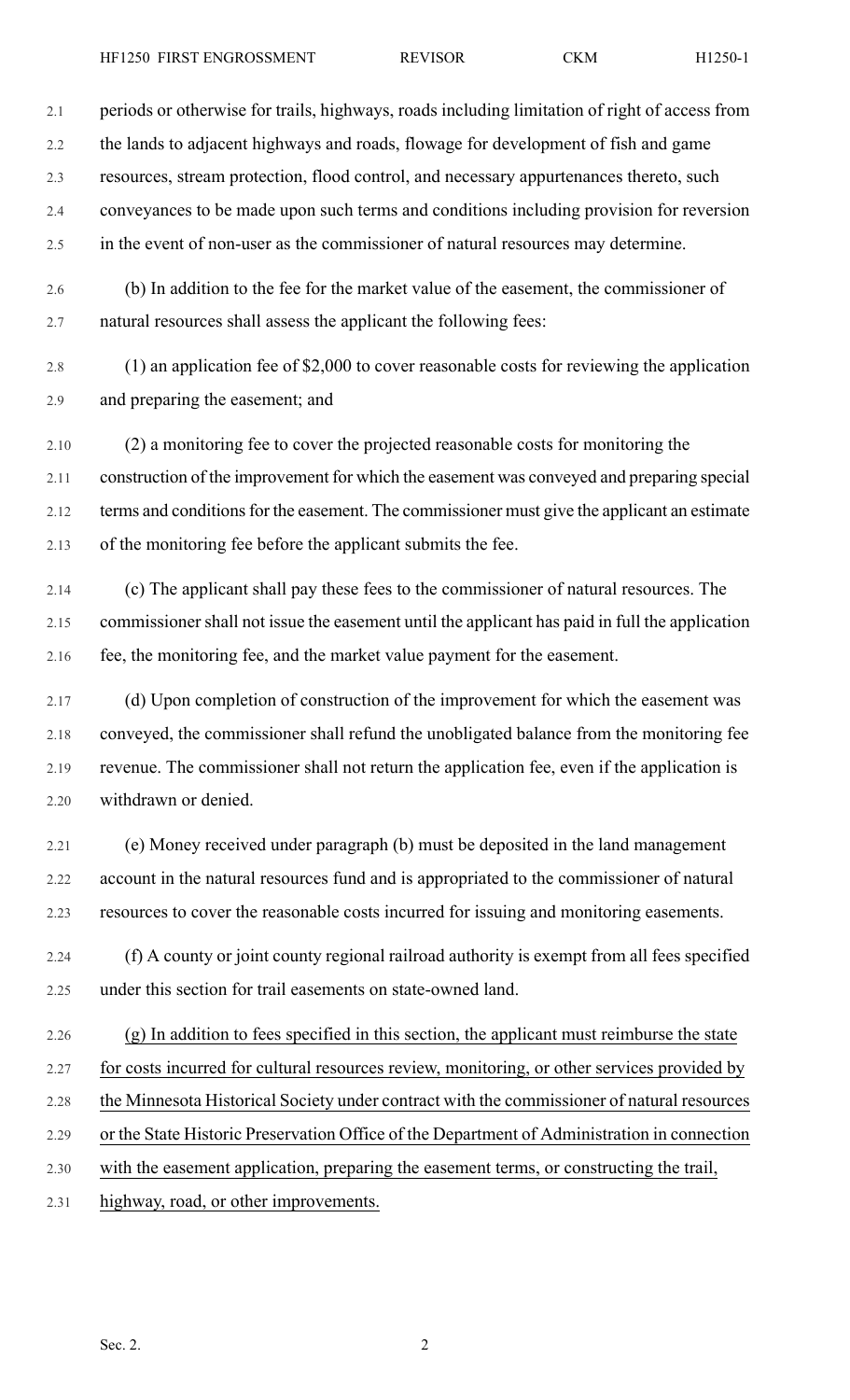3.1 Sec. 3. Minnesota Statutes 2020, section 84.631, is amended to read:

3.2 **84.631 ROAD EASEMENTS ACROSS STATE LANDS.**

3.3 (a) Except as provided in section 85.015, subdivision 1b, the commissioner of natural 3.4 resources, on behalf of the state, may convey a road easement across state land under the 3.5 commissioner'sjurisdiction to a private person requesting an easement for accessto property 3.6 owned by the person only if the following requirements are met: (1) there are no reasonable 3.7 alternatives to obtain access to the property; and (2) the exercise of the easement will not 3.8 cause significant adverse environmental or natural resource management impacts.

3.9 (b) The commissioner shall:

3.10 (1) require the applicant to pay the market value of the easement;

3.11 (2) limit the easement term to 50 years if the road easement is across school trust land;

3.12 (3) provide that the easement reverts to the state in the event of nonuse; and

3.13 (4) impose other terms and conditions of use as necessary and appropriate under the 3.14 circumstances.

3.15 (c) An applicant shall submit an application fee of \$2,000 with each application for a 3.16 road easement acrossstate land. The application fee is nonrefundable, even if the application 3.17 is withdrawn or denied.

3.18 (d) In addition to the payment for the market value of the easement and the application 3.19 fee, the commissioner of natural resources shall assess the applicant a monitoring fee to 3.20 cover the projected reasonable costs for monitoring the construction of the road and preparing 3.21 special terms and conditions for the easement. The commissioner must give the applicant 3.22 an estimate of the monitoring fee before the applicant submits the fee. The applicant shall 3.23 pay the application and monitoring fees to the commissioner of natural resources. The 3.24 commissionershall not issue the easement until the applicant has paid in full the application 3.25 fee, the monitoring fee, and the market value payment for the easement.

3.26 (e) Upon completion of construction of the road, the commissioner shall refund the 3.27 unobligated balance from the monitoring fee revenue.

3.28 (f) Fees collected under paragraphs (c) and (d) must be credited to the land management 3.29 account in the natural resources fund and are appropriated to the commissioner of natural 3.30 resources to cover the reasonable costs incurred under this section.

3.31 (g) In addition to fees specified in this section, the applicant must reimburse the state 3.32 for costs incurred for cultural resources review, monitoring, or other services provided by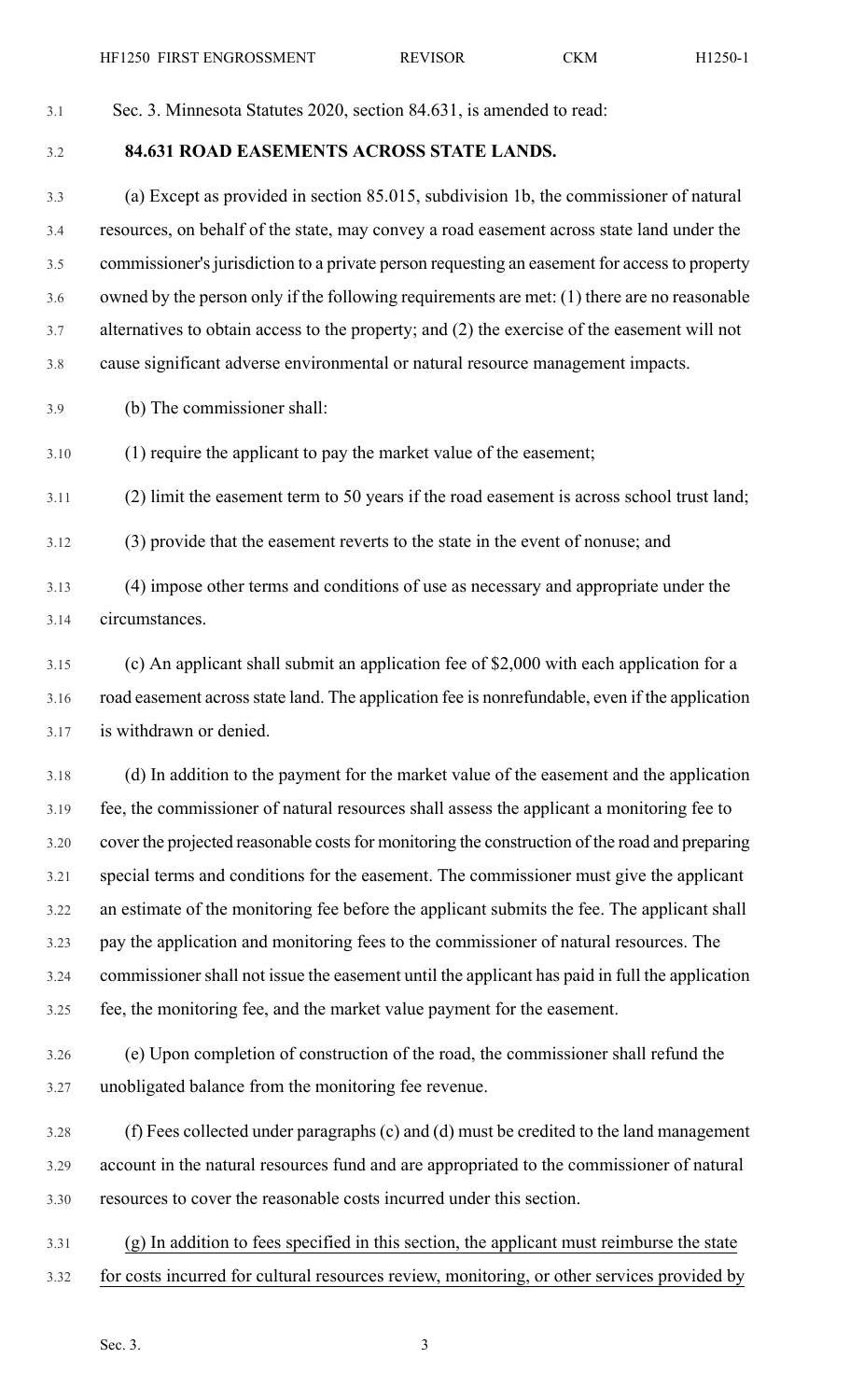4.1 the Minnesota Historical Society under contract with the commissioner of natural resources

4.2 or the State Historic Preservation Office of the Department of Administration in connection

4.3 with the easement application, preparing the easement terms, or constructing the road.

4.4 Sec. 4. Minnesota Statutes 2020, section 89.021, is amended by adding a subdivision to 4.5 read:

4.6 Subd. 42a. **Riverlands State Forest.**

4.7 Sec. 5. Minnesota Statutes 2020, section 89.17, is amended to read:

4.8 **89.17 LEASES AND PERMITS.**

4.9 (a) Notwithstanding the permit procedures of chapter 90, the commissioner may grant 4.10 and execute, in the name of the state, leases and permits for the use of any forest lands under 4.11 the authority of the commissioner for any purpose that in the commissioner's opinion is not 4.12 inconsistent with the maintenance and management of the forest lands, on forestry principles 4.13 for timber production. Every such lease or permit is revocable at the discretion of the 4.14 commissioner at any time subject to such conditions as may be agreed on in the lease. The 4.15 approval of the commissioner of administration is not required upon any such lease or 4.16 permit. No such lease or permit for a period exceeding 21 years shall be granted except with 4.17 the approval of the Executive Council.

4.18 (b) Public access to the leased land for outdoor recreation is the same as access would 4.19 be under state management.

4.20 (c) Notwithstanding section 16A.125,subdivision 5, after deducting the reasonable costs 4.21 incurred for preparing and issuing the lease, all remaining proceeds from leasing school 4.22 trust land and university land for roads on forest lands must be deposited into the respective 4.23 permanent fund for the lands.

4.24 (d) The commissioner may require a performance bond, security deposit, or other form 4.25 of security for removing any improvements or personal property left on the leased premises 4.26 by the lessee upon termination or cancellation of the lease.

4.27 (e) In addition to other payments required by this section, the applicant must reimburse

4.28 the state for costs incurred for cultural resources review, monitoring, or other services

4.29 provided by the Minnesota Historical Society under contract with the commissioner of

4.30 natural resources or the State Historic Preservation Office of the Department of

4.31 Administration in connection with reviewing the lease request, preparing the lease terms,

4.32 or monitoring construction of improvements on the leased premises.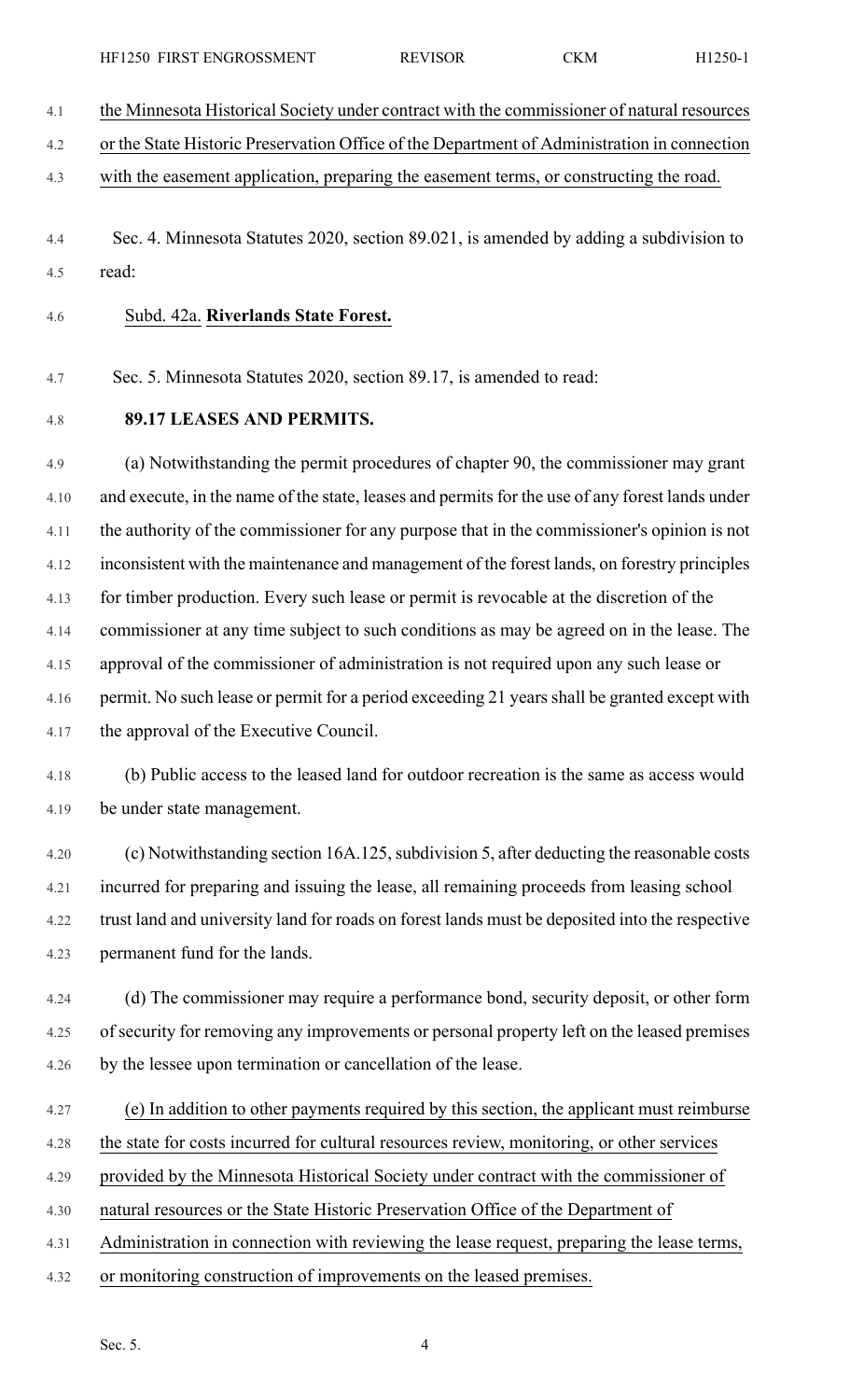| 5.1  | Sec. 6. Minnesota Statutes 2020, section 92.50, is amended by adding a subdivision to            |
|------|--------------------------------------------------------------------------------------------------|
| 5.2  | read:                                                                                            |
| 5.3  | Subd. 4. Reimbursing costs. In addition to other payments required by this section, the          |
| 5.4  | applicant must reimburse the state for costs incurred for cultural resources review, monitoring, |
| 5.5  | or other services provided by the Minnesota Historical Society under contract with the           |
| 5.6  | commissioner of natural resources or the State Historic Preservation Office of the Department    |
| 5.7  | of Administration in connection with reviewing the lease request, preparing the lease terms,     |
| 5.8  | or constructing improvements on the leased premises.                                             |
| 5.9  | Sec. 7. ADDITION TO STATE PARK.                                                                  |
| 5.10 | [85.012] [Subd. 38A.] Lake Vermilion-Soudan Underground Mine State Park, St.                     |
| 5.11 | Louis County. The following areas are added to Lake Vermilion-Soudan Underground                 |
| 5.12 | Mine State Park, St. Louis County, and are designated as the Granelda Unit:                      |
| 5.13 | (1) Lot 3 of Section 28 and Lot 5 of Section 29 in Township 63 North of Range 17, all            |
| 5.14 | West of the 4th Principal Meridian, according to the United States Government Survey             |
| 5.15 | thereof;                                                                                         |
| 5.16 | (2) the Northeast Quarter of the Southwest Quarter, the Northwest Quarter, the Southeast         |
| 5.17 | Quarter of the Northeast Quarter, the Northeast Quarter of the Northeast Quarter, and Lots       |
| 5.18 | numbered 1, 2, 3, and 4 of Section 29 in Township 63 North of Range 17, all West of the          |
| 5.19 | 4th Principal Meridian, according to the United States Government survey thereof;                |
| 5.20 | (3) Lots 1 and 2 of Section 32 in Township 63 North of Range 17, all West of the 4th             |
| 5.21 | Principal Meridian, according to the United States Government Survey thereof; and                |
| 5.22 | (4) Lot 4 of Section 23 in Township 63 North of Range 18, all West of the 4th Principal          |
| 5.23 | Meridian, according to the United States Government Survey thereof.                              |
| 5.24 | Sec. 8. DELETION FROM STATE PARK.                                                                |
| 5.25 | [85.012] [Subd. 43.] Minneopa State Park, Blue Earth County. The following area                  |
| 5.26 | is deleted from Minneopa State Park, Blue Earth County: a tract of land located in the           |
| 5.27 | Northwest Quarter of the Northwest Quarter of Section 21, Township 108 North, Range 27           |
| 5.28 | West of the Fifth Principal Meridian, Blue Earth County, Minnesota, more particularly            |
| 5.29 | described as follows:                                                                            |
| 5.30 | Commencing at the northwest corner of said Section 21; thence on an assumed bearing              |
| 5.31 | of South 01 degree 31 minutes 27 seconds East, along the west line of the Northwest              |
| 5.32 | Quarter of the Northwest Quarter of said Section 21, a distance of 545.00 feet, to the           |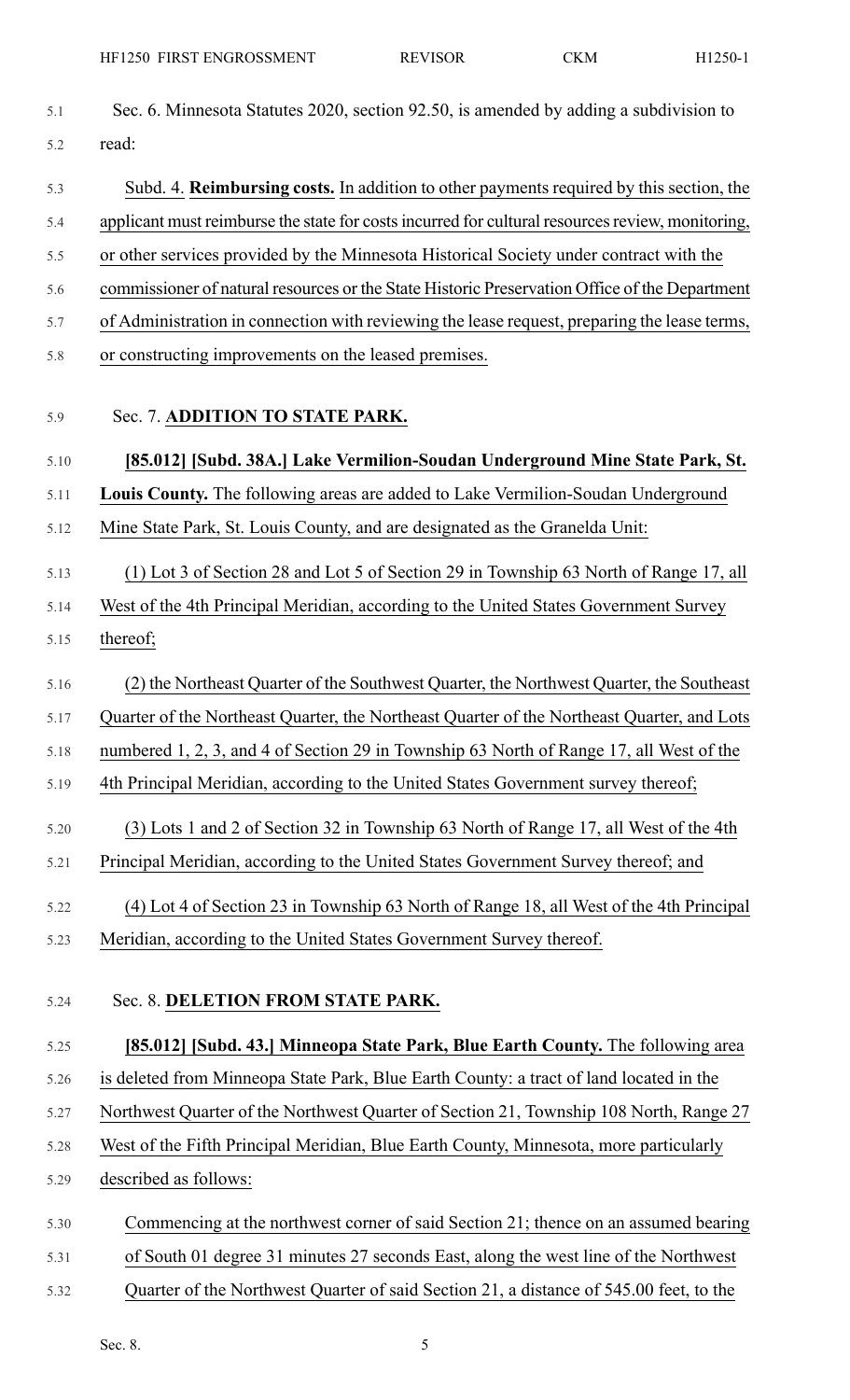HF1250 FIRST ENGROSSMENT REVISOR CKM H1250-1

| 6.1  | south line of the North 545.00 feet of the Northwest Quarter of the Northwest Quarter       |
|------|---------------------------------------------------------------------------------------------|
| 6.2  | of said Section 21, also being the south line of Minneopa Cemetery and the point of         |
| 6.3  | beginning of the tract to be herein described; thence North 88 degrees 22 minutes 26        |
| 6.4  | seconds East, along said south line of Minneopa Cemetery, a distance of 228.95 feet;        |
| 6.5  | thence southwesterly 58.5 feet, more or less, to the intersection of the west line of Block |
| 6.6  | 188 and the northerly line of the railroad right-of-way, said point of intersection being   |
| 6.7  | 31.90 feet distant, measured at right angles from the south line of said Minneopa           |
| 6.8  | Cemetery; thence continue southwesterly along said railroad right-of-way 187 feet, more     |
| 6.9  | or less, to a point on the west line of the Northwest Quarter of the Northwest Quarter of   |
| 6.10 | said Section 21; thence North 01 degree 31 minutes 27 seconds West, along said west         |
| 6.11 | line to the point of beginning.                                                             |
| 6.12 | Sec. 9. RIVERLANDS STATE FOREST; BOUNDARIES.                                                |
| 6.13 | [89.021] [Subd. 42a.] Riverlands State Forest. The following areas are designated as        |
| 6.14 | the Riverlands State Forest:                                                                |
| 6.15 | (1) those parts of Carlton County in Township 49 North, Range 16 West, described as         |
| 6.16 | follows:                                                                                    |
| 6.17 | (i) Government Lots 4, 5, and 6, the westerly 50 feet of Government Lot 3, the easterly     |
| 6.18 | 50 feet of Government Lot 8, and Government Lot 7 except that part conveyed to the State    |
| 6.19 | of Minnesota for highway right-of-way, Section 30;                                          |
| 6.20 | (ii) Government Lots $1, 2, 3, 4, 5, 6, 7, 8, 9, 10, 11$ , and 12 and all of Government Lot |
| 6.21 | 14 except the North 890 feet of the West 765 feet and except the railroad right-of-way,     |
| 6.22 | Section 31; and                                                                             |
| 6.23 | (iii) the South Half of the Northwest Quarter and the Southwest Quarter of Section 32;      |
| 6.24 | (2) those parts of St. Louis County in Township 50 North, Range 17 West, described as       |
| 6.25 | follows:                                                                                    |
| 6.26 | (i) Government Lots 1, 2, 3, and 6 and the Southeast Quarter of the Northwest Quarter       |
| 6.27 | of Section 7;                                                                               |
| 6.28 | (ii) Government Lots 1, 2, and 3, that part of the Northeast Quarter of the Northeast       |
| 6.29 | Quarter lying south of Township Road 5703, the Northwest Quarter of the Northwest           |
| 6.30 | Quarter, the Northeast Quarter of the Southeast Quarter, the Southwest Quarter of the       |
| 6.31 | Southeast Quarter, the Southeast Quarter of the Northeast Quarter, the Northwest Quarter    |
| 6.32 | of the Southeast Quarter, and the Southeast Quarter of the Southeast Quarter, Section 15;   |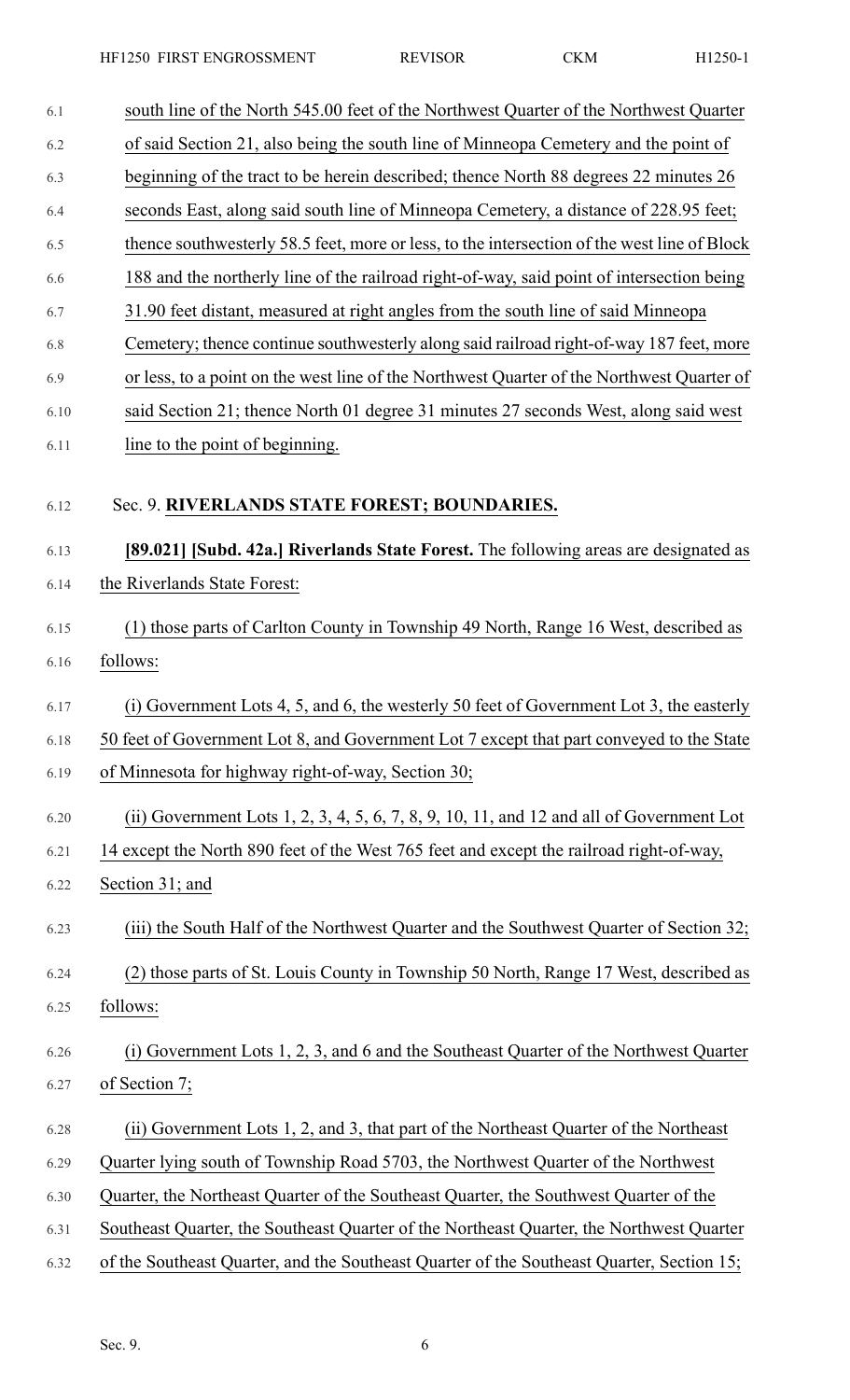| 7.1  | (iii) Government Lots $1, 2, 3$ , and 4, Section 16;                                         |
|------|----------------------------------------------------------------------------------------------|
| 7.2  | $(iv)$ Government Lots 1, 2, 3, and 4, Section 17;                                           |
| 7.3  | (v) Government Lots 1 and 2, Section 18;                                                     |
| 7.4  | (vi) Government Lots 3, 7, 8, and 9, Section 22;                                             |
| 7.5  | (vii) that part of the Southwest Quarter of the Southwest Quarter lying within 50 feet of    |
| 7.6  | the St. Louis River in Section 23;                                                           |
| 7.7  | (viii) Government Lots 11 and 12 and that part of Government Lot 6 lying South of the        |
| 7.8  | North 700 feet except the railroad right-of-way, Section 26; and                             |
| 7.9  | $(ix)$ Government Lot 3 in Section 27;                                                       |
| 7.10 | (3) those parts of St. Louis County in Township 50 North, Range 18 West, described as        |
| 7.11 | follows:                                                                                     |
| 7.12 | $(i)$ Government Lots 2, 3, 4, 7, 9, and 10, the Southwest Quarter of the Northeast Quarter, |
| 7.13 | the Southeast Quarter of the Northwest Quarter, the Northwest Quarter of the Southeast       |
| 7.14 | Quarter, the Northeast Quarter of the Southwest Quarter, reserving a 66-foot-wide access     |
| 7.15 | easement across Government Lot 2 for access to Grantor's property in Section 31, Township    |
| 7.16 | 51 North, Range 17 West, and that part of Government Lot 6, Section 1, and Government        |
| 7.17 | Lot 6, Section 2, described as follows:                                                      |
| 7.18 | Commencing at an iron pin at the centerline curve point of Trunk Highway No. 2, being        |
| 7.19 | the Minnesota Department of Transportation Station No. $2637 + 00$ , said point bears        |
| 7.20 | North 76 degrees 18 minutes 00 seconds West, assumed bearing 762.00 feet from the            |
| 7.21 | point of intersection of the tangent of said Trunk Highway No. 2, being an                   |
| 7.22 | aluminum-capped monument on the cap of which are stamped the figures "2644 62.0"             |
| 7.23 | and the letters "PI," "Minn Highway Dept. Monument," thence South 13 degrees 42              |
| 7.24 | minutes 00 seconds West 100.00 feet along the prolongation of the radial line from said      |
| 7.25 | curve point, to the southerly right-of-way line of said Trunk Highway No. 2, the point       |
| 7.26 | of beginning of the tract to be herein described; thence easterly 622.50 feet along said     |
| 7.27 | southerly right-of-way line, along a nontangential curve, concave to the North, having       |
| 7.28 | a radius of 5,830.00 feet, a central angle of 6 degrees 07 minutes 04 seconds, and the       |
| 7.29 | chord of said curve bears South 79 degrees 21 minutes 32 seconds East; thence South          |
| 7.30 | 26 degrees 25 minutes 57 seconds West 284.19 feet; thence South 88 degrees 07 minutes        |
| 7.31 | 14 seconds West 769 feet, more or less, to the shore of the St. Louis River; thence          |
| 7.32 | northerly along said shore to its intersection with a line that bears North 76 degrees 18    |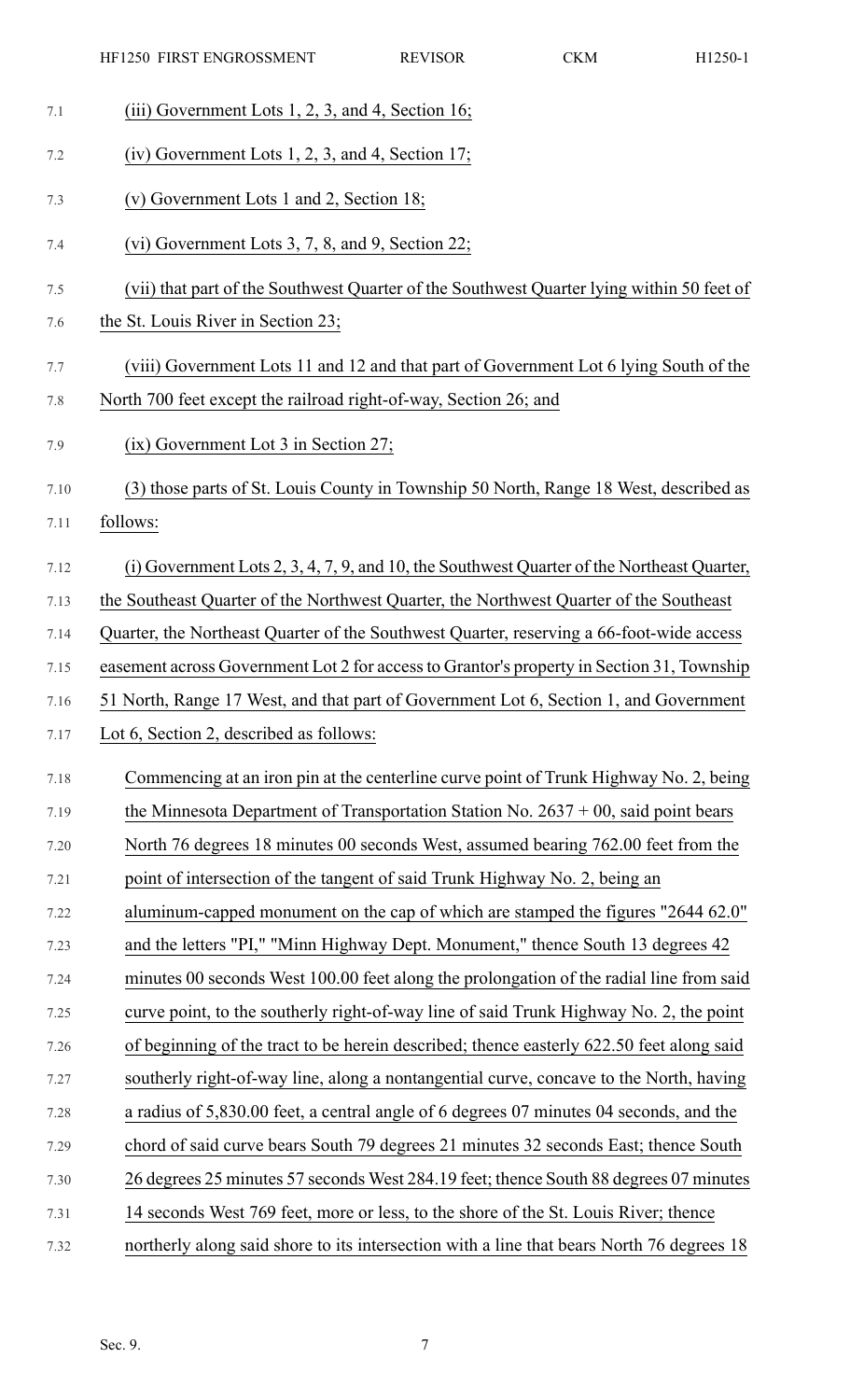| 8.1  | minutes 00 seconds West from the point of beginning; thence South 76 degrees 18               |
|------|-----------------------------------------------------------------------------------------------|
| 8.2  | minutes 00 seconds East 274 feet, more or less, to the point of beginning, Section 1; and     |
| 8.3  | (ii) Government Lot 1, Section 12;                                                            |
| 8.4  | (4) those parts of St. Louis County in Township 51 North, Range 17 West, described as         |
| 8.5  | follows:                                                                                      |
| 8.6  | (i) Government Lots $3, 4, 5, 6$ , and $8$ , Section 3;                                       |
| 8.7  | (ii) Government Lots $1, 2, 3, 4, 5, 6, 7, 8$ , and $9$ and the Northwest Quarter of the      |
| 8.8  | Northeast Quarter, Southeast Quarter of the Northwest Quarter, and East Half of the Southeast |
| 8.9  | Quarter, Section 9;                                                                           |
| 8.10 | (iii) Government Lots 1, 2, 5, and 8 and the Southwest Quarter of the Southeast Quarter,      |
| 8.11 | Section 16;                                                                                   |
| 8.12 | (iv) Government Lots 2, 3, 4, 5, 6, 7, 8, and 9 and the Southeast Quarter of the Southeast    |
| 8.13 | Quarter of the Northwest Quarter of the Northwest Quarter, Section 20;                        |
| 8.14 | (v) Government Lot 1 and the Southwest Quarter of the Southwest Quarter, Section 29;          |
| 8.15 | (vi) Government Lots 4, 5, 6, 7, 8, 9, 10, 11, and 12 and the Northeast Quarter of            |
| 8.16 | Southwest Quarter, Section 30; and                                                            |
| 8.17 | (vii) Government Lots $1, 2, 3, 4, 5$ , and 6, Section 31;                                    |
| 8.18 | (5) those parts of St. Louis County in Township 51 North, Range 18 West, described as         |
| 8.19 | follows:                                                                                      |
| 8.20 | $(i)$ Government Lots 1 and 2, Section 27;                                                    |
| 8.21 | (ii) Government Lot 1, Section 28, except railroad right-of-way;                              |
| 8.22 | (iii) Government Lots 2, 3, and 4, Section 28;                                                |
| 8.23 | (iv) Government Lots 3 and 4, Section 29;                                                     |
| 8.24 | (v) Government Lots 2, 3, and 4, Section 30;                                                  |
| 8.25 | (vi) Government Lots 3 and 4, Section 35; and                                                 |
| 8.26 | (vii) Government Lots 1, 2, 3, 4, 5, 6, 7, and 8 and the Northeast Quarter of the Northwest   |
| 8.27 | Quarter, Northeast Quarter of the Southeast Quarter, Southeast Quarter of the Southeast       |
| 8.28 | Quarter, and Southwest Quarter of the Southeast Quarter, Section 36, reserving a              |
|      |                                                                                               |

8.29 66-foot-wide access easement across Government Lots 5 and 6 and the Southwest Quarter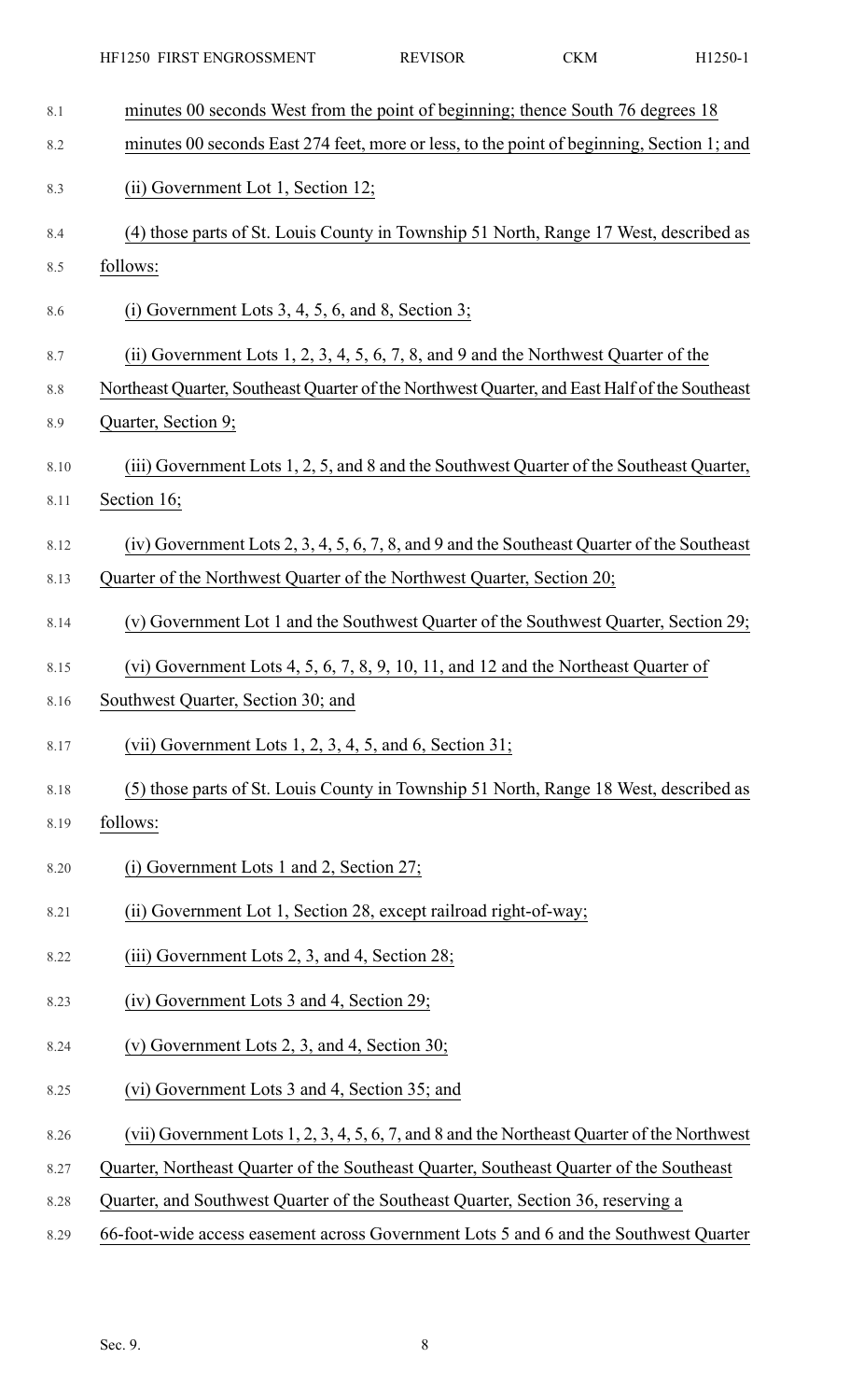|      | HF1250 FIRST ENGROSSMENT                                                                    | <b>REVISOR</b> | CKM | H1250-1 |
|------|---------------------------------------------------------------------------------------------|----------------|-----|---------|
| 9.1  | of the Southeast Quarter for access to Grantor's property in Section 31, Township 51 North, |                |     |         |
| 9.2  | Range 17 West;                                                                              |                |     |         |
| 9.3  | (6) those parts of St. Louis County in Township 51 North, Range 19 West, described as       |                |     |         |
| 9.4  | follows:                                                                                    |                |     |         |
| 9.5  | (i) that part of Government Lots 1, 2, and 3, Section 26, lying North of the St. Louis      |                |     |         |
| 9.6  | River and Government Lot 7, Section 28;                                                     |                |     |         |
| 9.7  | (ii) Government Lot 8, Section 28, lying northerly of G.N. right-of-way and Government      |                |     |         |
| 9.8  | Lot 5, Section 30;                                                                          |                |     |         |
| 9.9  | (iii) Government Lots 7 and 10, Section 30, except right-of-way;                            |                |     |         |
| 9.10 | (iv) Government Lot 9, Section 30; and                                                      |                |     |         |
| 9.11 | (v) Government Lot 1, Section 31, lying northerly of the northerly railroad right-of-way    |                |     |         |
| 9.12 | line;                                                                                       |                |     |         |
| 9.13 | (7) those parts of St. Louis County in Township 51 North, Range 20 West, described as       |                |     |         |
| 9.14 | follows:                                                                                    |                |     |         |
| 9.15 | $(i)$ Government Lot 2, Section 16;                                                         |                |     |         |
| 9.16 | (ii) Government Lot 8, Section 22;                                                          |                |     |         |
| 9.17 | (iii) Government Lot 3, Section 26;                                                         |                |     |         |
| 9.18 | $(iv)$ Government Lots 1, 2, 3, and 4, Section 36; and                                      |                |     |         |
| 9.19 | (v) Government Lots 6, 7, and 8, Section 36, except railroad right-of-way;                  |                |     |         |
| 9.20 | (8) those parts of St. Louis County in Township 52 North, Range 15 West, described as       |                |     |         |
| 9.21 | follows:                                                                                    |                |     |         |
| 9.22 | (i) Government Lots $3, 4, 5$ , and $6$ , Section 16;                                       |                |     |         |
| 9.23 | (ii) Government Lots $1, 2, 3, 4, 5, 7$ , and 8, Section 17, and Government Lot 6, Section  |                |     |         |
| 9.24 | 17, except the West 330 feet; and                                                           |                |     |         |
| 9.25 | $(iii)$ Government Lots 3, 4, 5, 6, and 7, Section 19;                                      |                |     |         |
| 9.26 | (9) those parts of St. Louis County in Township 52 North, Range 16 West, described as       |                |     |         |
| 9.27 | follows:                                                                                    |                |     |         |
| 9.28 | (i) Government Lots 1, 2, 3, 4, and 5 and the Southeast Quarter of the Southeast Quarter,   |                |     |         |
| 9.29 | Northeast Quarter of the Southwest Quarter, and Southwest Quarter of the Southwest Quarter, |                |     |         |
| 9.30 | Section 21;                                                                                 |                |     |         |

Sec. 9. 9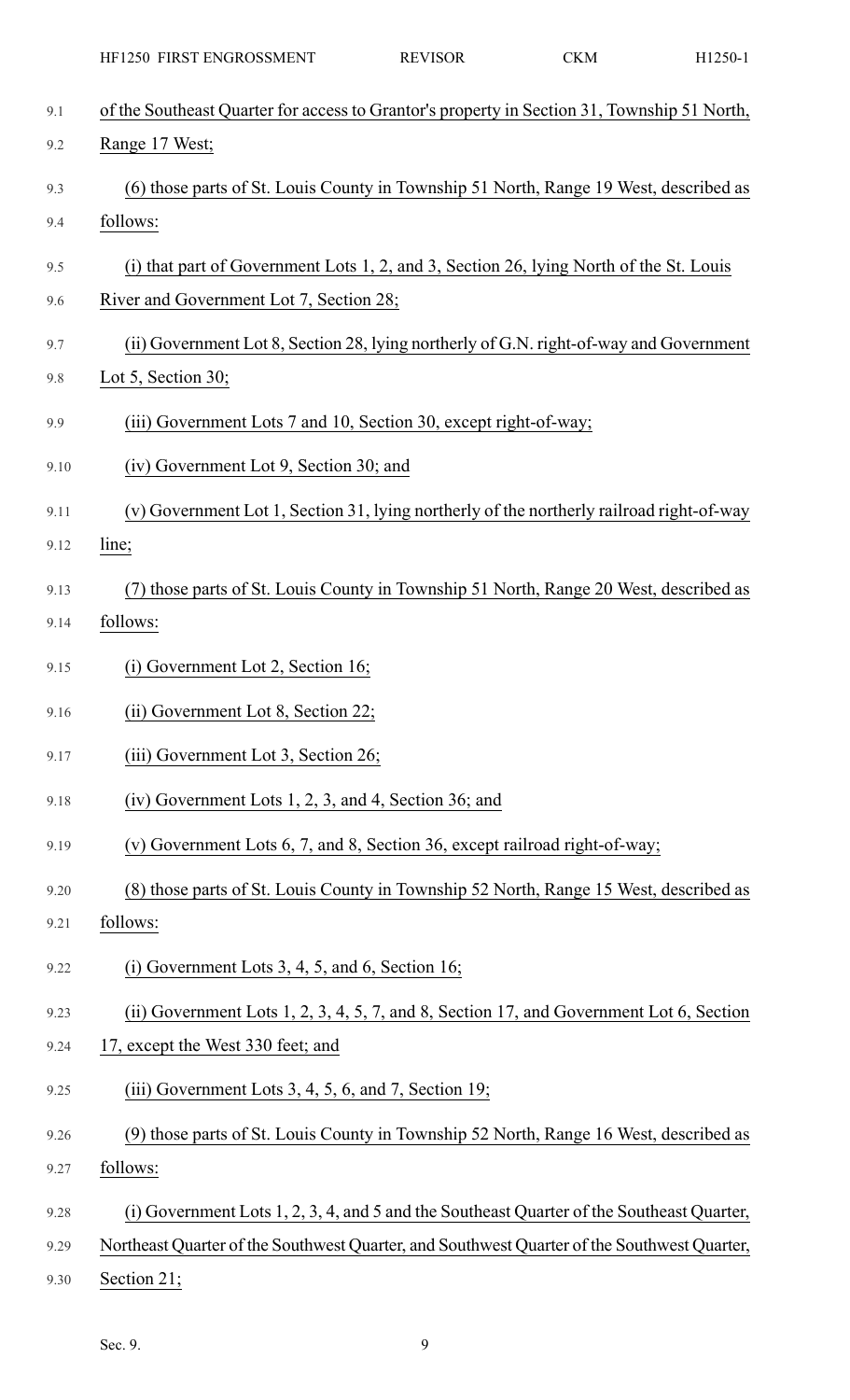- 10.1 (ii) Government Lots 2, 3, 4, 5, 6, 7, 8, 9, and 10 and the Northeast Quarter of the
- 10.2 Northwest Quarter and Northwest Quarter of the Northwest Quarter, Section 22;
- 10.3 (iii) Government Lot 3, Section 23;
- 10.4 (iv) Government Lot 2, Section 24;
- 10.5 (v) Government Lots 1, 4, 5, 6, 7, 8, 9, and 10, Section 25;
- 10.6 (vi) Government Lot 1, Section 26;
- 10.7 (vii) Government Lots 2 and 7, Section 26;
- 10.8 (viii) Government Lots 3 and 4, Section 27, reserving unto Grantor and Grantor's
- 10.9 successors and assigns a 66-foot-wide access road easement across said Government Lot 3
- 10.10 for the purpose of access to Grantor's or Grantor's successors or assigns land and Grantor's
- 10.11 presently owned land that may be sold, assigned, or transferred in Government Lot 1, Section
- 10.12 27, said access road being measured 33 feet from each side of the centerline of that road
- 10.13 that is presently existing at various widths and running in a generally
- 10.14 southwesterly-northeasterly direction;
- 10.15 (ix) Government Lots 1 and 2, Section 28;
- 10.16 (x) Government Lots 1, 2, 3, and 5 and the Northeast Quarter of the Northeast Quarter
- 10.17 and Southwest Quarter of the Northeast Quarter, Section 29;
- 10.18 (xi) Government Lots 1, 2, 3, and 4, Section 31, reserving unto Grantor and Grantor's
- 10.19 successors and assigns a 66-foot-wide access road easement across said Government Lots
- 10.20 1, 2, and 3 for the purpose of access to Grantor's or Grantor's successors or assigns land and
- 10.21 Grantor's presently owned lands that may be sold, assigned, or transferred in Government
- 10.22 Lot 4, Section 29, said access road being measured 33 feet from each side of the centerline
- 10.23 of that road that is presently existing at various widths and running in a generally East-West
- 10.24 direction and any future extensions thereof as may be reasonably necessary to provide the
- 10.25 access contemplated herein;
- 10.26 (xii) Government Lots 5, 7, 8, and 9, Section 31;
- 10.27 (xiii) Government Lots 1 and 2, an undivided two-thirdsinterest in the Northeast Quarter
- 10.28 of the Northwest Quarter, an undivided two-thirds interest in the Southeast Quarter of the
- 10.29 Northwest Quarter, and an undivided two-thirds interest in the Southwest Quarter of the
- 10.30 Northwest Quarter, Section 32, reserving unto Grantor and Grantor's successors and assigns
- 10.31 an access road easement across the West 66 feet of the North 66 feet of said Government
- 10.32 Lot 1 for the purpose of access to Grantor's or Grantor's successors or assigns land and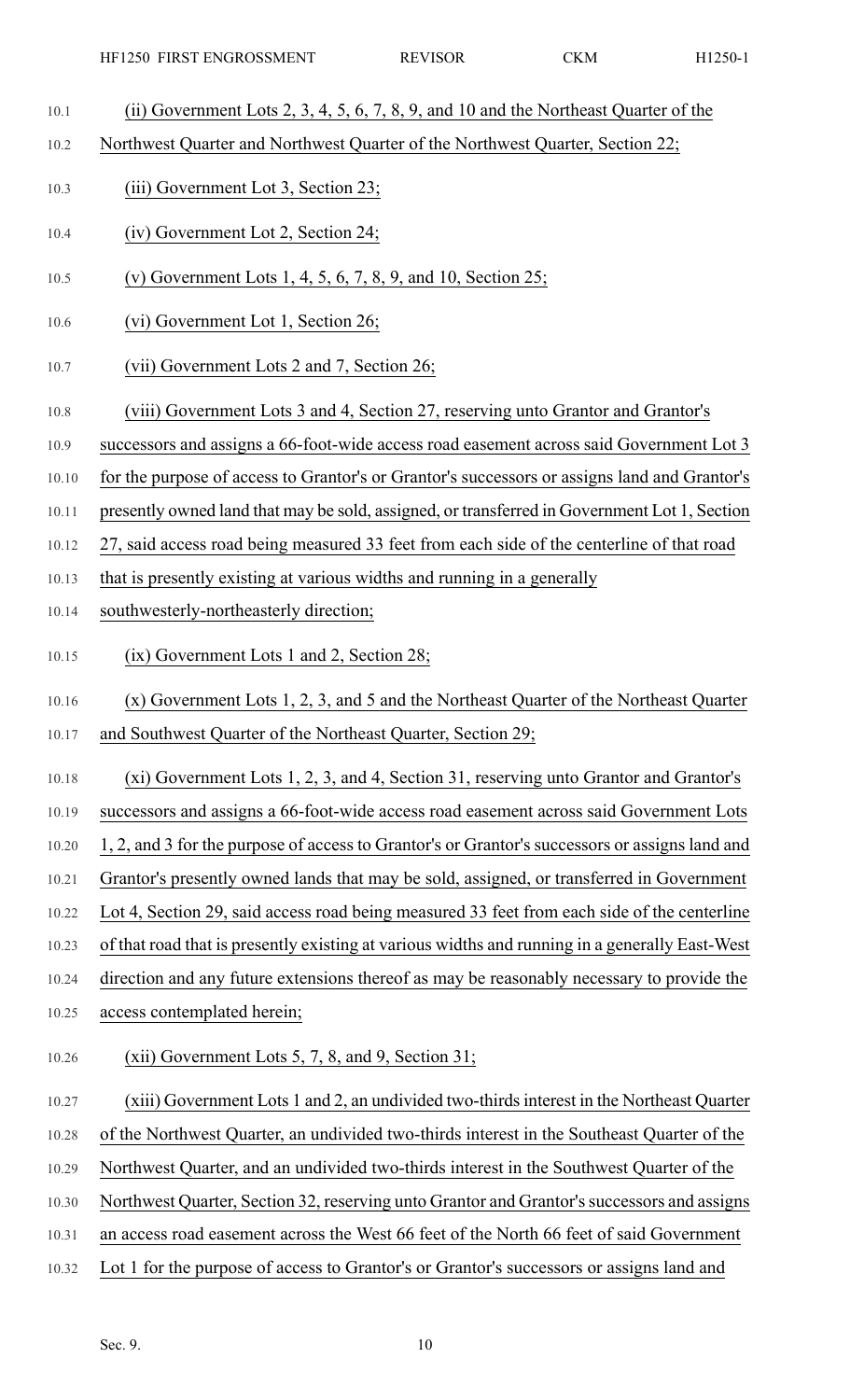11.1 Grantor's presently owned land that may be sold, assigned, or transferred in Government 11.2 Lot 4, Section 29; and 11.3 (xiv) Northeast Quarter of Northeast Quarter, Section 35; 11.4 (10) those parts of St. Louis County in Township 52 North, Range 17 West, described 11.5 as follows: 11.6 (i) the Southwest Quarter of the Southeast Quarter and Southeast Quarter of the Southwest 11.7 Quarter, Section 24, reserving unto Grantor and Grantor's successors and assigns a 11.8 66-foot-wide access road easement across said Southwest Quarter of the Southeast Quarter 11.9 for the purpose of access to Grantor's or Grantor's successors or assigns land and Grantor's 11.10 presently owned land that may be sold, assigned, or transferred in Government Lot 4, Section 11.11 29, Township 52 North, Range 16 West, said access road being measured 33 feet from each 11.12 side of the centerline of that road that is presently existing at various widths and running in 11.13 a generally North-South direction; 11.14 (ii) Government Lots 2, 3, 4, 5, and 7 and the Southwest Quarter of the Northeast Quarter, 11.15 Section 25, reserving unto Grantor and Grantor's successors and assigns a 66-foot-wide 11.16 access road easement across said Government Lots 2 and 5 for the purpose of access to 11.17 Grantor's or Grantor's successors or assigns land and Grantor's presently owned land that 11.18 may be sold, assigned, or transferred in Government Lot 6, Section 25, said access road 11.19 being measured 33 feet from each side of the centerline of that road that is presently existing 11.20 at various widths and running in a generally northwesterly-southeasterly direction and any 11.21 future extensions thereof as may be reasonably necessary to provide the access contemplated 11.22 herein; 11.23 (iii) Government Lots 2, 4, 5, and 6 and all that part of Government Lot 3 lying East of 11.24 U.S. Highway 53, Section 26, reserving unto Grantor and Grantor's successors and assigns 11.25 a 66-foot-wide access road easement across said Government Lots 2 and 3 for the purpose 11.26 of access to Grantor's or Grantor's successors or assigns land and Grantor's presently owned 11.27 land that may be sold, assigned, or transferred in Government Lot 1, Section 26, said access 11.28 road being measured 33 feet from each side of the centerline of that road that is presently 11.29 existing at various widths and running in a generally southwesterly-northeasterly direction 11.30 and reserving unto Grantor and Grantor's successors and assigns a 66-foot-wide access road 11.31 easement across said Government Lots 4, 5, and 6 for the purpose of access to Grantor's or 11.32 Grantor's successors or assigns land and Grantor's presently owned land that may be sold, 11.33 assigned, or transferred in Government Lot 6, Section 25, said access road being measured 11.34 33 feet from each side of the centerline of that road that is presently existing at various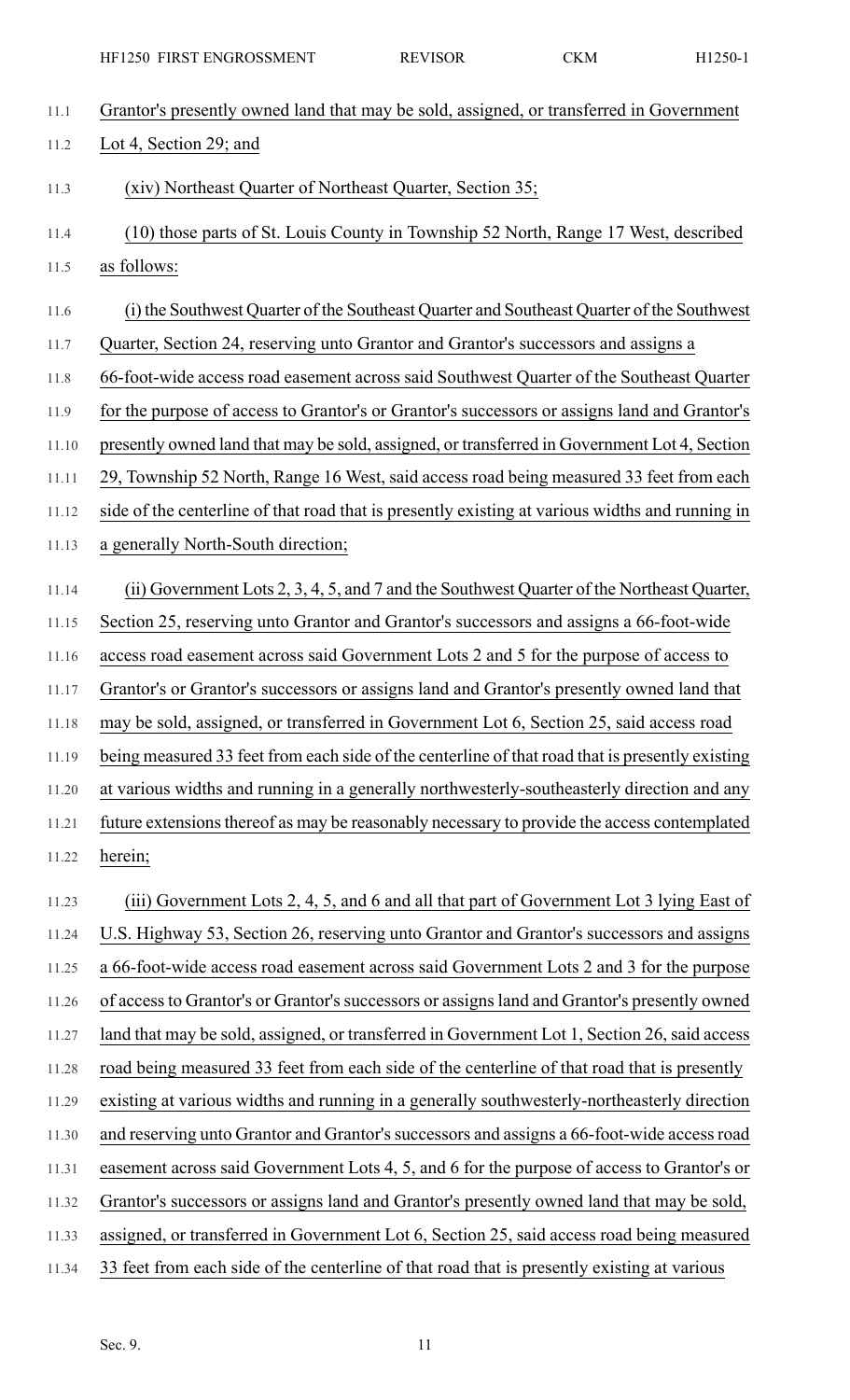- 12.1 widths and running in a generally southwesterly-northeasterly direction and any future 12.2 extensions thereof as may be reasonably necessary to provide the access contemplated 12.3 herein; and 12.4 (iv) Government Lots 1, 2, and 3, Section 36, reserving unto Grantor and Grantor's 12.5 successors and assigns an access road easement across the West 66 feet of said Government 12.6 Lot 2 for the purpose of access to Grantor's or Grantor's successors or assigns land and 12.7 Grantor's presently owned land that may be sold, assigned, or transferred in the Southwest 12.8 Quarter of the Northeast Quarter, Section 36; 12.9 (11) those parts of St. Louis County in Township 52 North, Range 19 West, described 12.10 as follows: 12.11 (i) Government Lot 1, Section 16; 12.12 (ii) Government Lots 1 and 2, Section 17; and 12.13 (iii) Government Lot 1, Section 19; 12.14 (12) those parts of St. Louis County in Township 52 North, Range 20 West, described 12.15 as follows: 12.16 (i) Government Lots 2, 3, and 4, Section 13; 12.17 (ii) Government Lot 6, Section 24; 12.18 (iii) that part of Government Lot 8, Section 24, described as follows: 12.19 Commencing at the West Quarter corner of said Section 24, which is also the northwest 12.20 corner of Government Lot 8; thence South 01 degree 36 minutes 01 second East (bearing 12.21 assigned) 1,230.11 feet along the west line of Government Lot 8 to the centerline of St. 12.22 Louis County Highway 29 and the point of beginning; thence North 46 degrees 59 12.23 minutes 59 seconds East along said centerline 445.91 feet; thence South 43 degrees 00 12.24 minutes 01 second East 82.57 feet to an iron pipe monument on the westerly bank of 12.25 the St. Louis River; thence continuing South 43 degrees 00 minutes 01 second East 30 12.26 feet, more or less, to the water's edge of the St. Louis River; thence southwesterly along 12.27 said water's edge to the west line of said Government Lot 8; thence North 01 degree 36 12.28 minutes 01 second West along the west line of said Government Lot 8 to the point of 12.29 beginning; 12.30 (iv) Government Lots 3, 4, and 5 and the Southeast Quarter of the Southwest Quarter, 12.31 Section 26; and 12.32 (v) Government Lots 1, 2, 3, and 4, Section 34;
	- Sec. 9.  $12$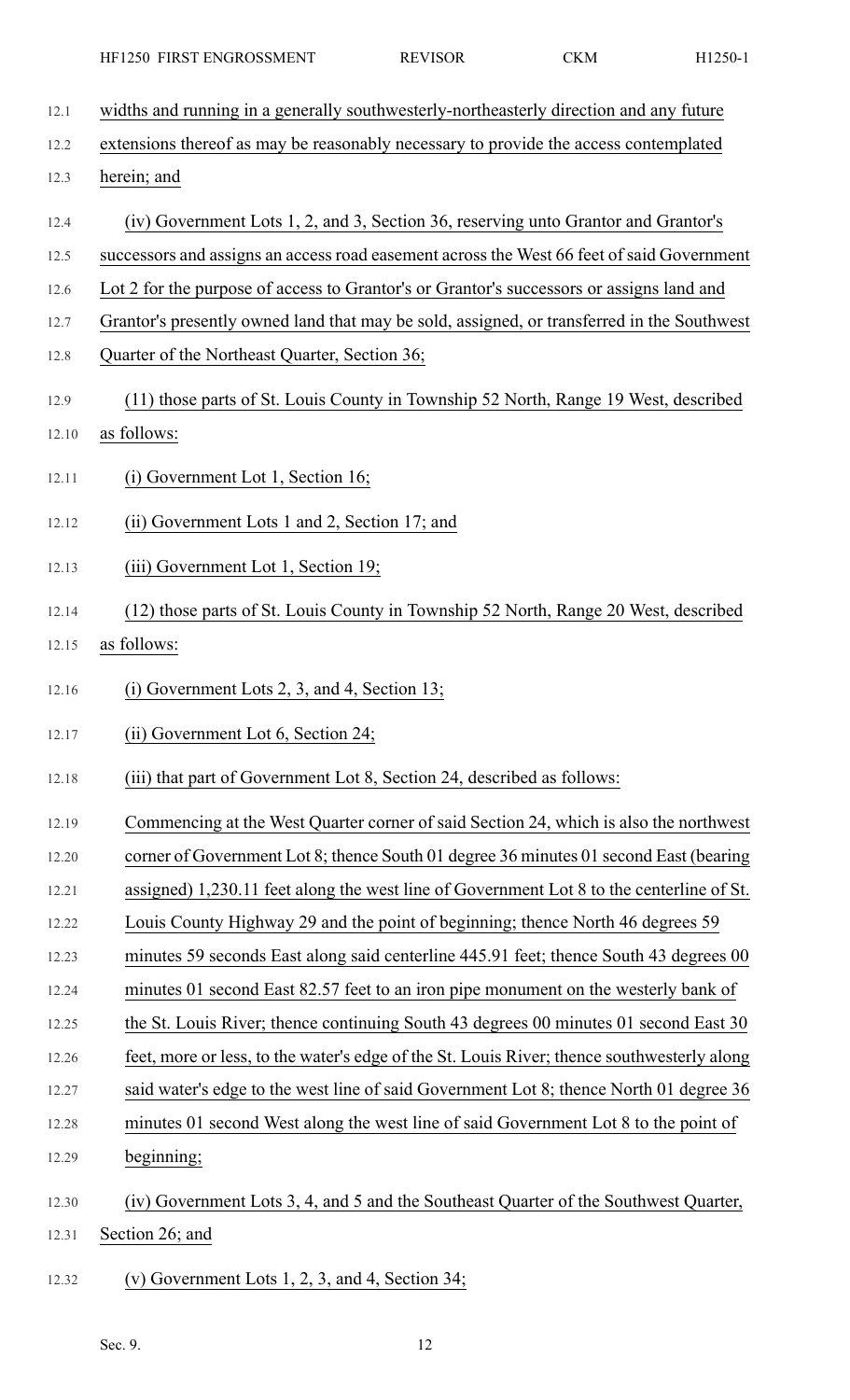|       | HF1250 FIRST ENGROSSMENT                                                                    | <b>REVISOR</b> | <b>CKM</b> | H1250-1 |
|-------|---------------------------------------------------------------------------------------------|----------------|------------|---------|
| 13.1  | (13) those parts of St. Louis County in Township 53 North, Range 13 West, described         |                |            |         |
| 13.2  | as follows:                                                                                 |                |            |         |
| 13.3  | (i) all that part of the Northwest Quarter of the Northwest Quarter lying North and West    |                |            |         |
| 13.4  | of the Little Cloquet River, Section 4;                                                     |                |            |         |
| 13.5  | (ii) Government Lots 1, 2, 3, 4, and 5, the Northeast Quarter of the Northeast Quarter,     |                |            |         |
| 13.6  | Northwest Quarter of the Northeast Quarter, Southwest Quarter of the Northeast Quarter,     |                |            |         |
| 13.7  | Northeast Quarter of the Northwest Quarter, Southeast Quarter of the Northwest Quarter,     |                |            |         |
| 13.8  | Northeast Quarter of the Southwest Quarter, and Southwest Quarter of the Northwest Quarter, |                |            |         |
| 13.9  | Section 5;                                                                                  |                |            |         |
| 13.10 | (iii) Government Lots 1, 2, and 4 and the Northwest Quarter of the Southeast Quarter,       |                |            |         |
| 13.11 | Southeast Quarter of the Southeast Quarter, Southwest Quarter of the Southeast Quarter,     |                |            |         |
| 13.12 | Southeast Quarter of the Southwest Quarter, and Southwest Quarter of the Southwest Quarter, |                |            |         |
| 13.13 | Section 6;                                                                                  |                |            |         |
| 13.14 | (iv) Government Lots 1, 2, 3, 4, 5, 6, and 7 and the Northwest Quarter of the Northeast     |                |            |         |
| 13.15 | Quarter, Northeast Quarter of the Northwest Quarter, Northwest Quarter of the Northwest     |                |            |         |
| 13.16 | Quarter, Southeast Quarter of the Northwest Quarter, Southwest Quarter of the Northwest     |                |            |         |
| 13.17 | Quarter, Southeast Quarter of the Southeast Quarter, and Northeast Quarter of the Southwest |                |            |         |
| 13.18 | Quarter, Section 7;                                                                         |                |            |         |
| 13.19 | (v) Government Lots 1 and 2 and the Northeast Quarter of the Northeast Quarter,             |                |            |         |
| 13.20 | Northwest Quarter of the Northeast Quarter, Southeast Quarter of the Northeast Quarter,     |                |            |         |
| 13.21 | Southwest Quarter of the Northeast Quarter, Northeast Quarter of the Southwest Quarter,     |                |            |         |
| 13.22 | Northwest Quarter of the Southwest Quarter, and Southwest Quarter of the Southwest          |                |            |         |
| 13.23 | Quarter, Section 8;                                                                         |                |            |         |
| 13.24 | (vi) the Northeast Quarter of the Northwest Quarter, Northwest Quarter of the Northwest     |                |            |         |
| 13.25 | Quarter, Southeast Quarter of the Northwest Quarter, and Southwest Quarter of the Northwest |                |            |         |
| 13.26 | Quarter, Section 17;                                                                        |                |            |         |
| 13.27 | (vii) Government Lots 1 and 4, Section 29;                                                  |                |            |         |
| 13.28 | (viii) Government Lots 1 and 2 and the Northeast Quarter of the Northeast Quarter,          |                |            |         |
| 13.29 | Northwest Quarter of the Northeast Quarter, Southeast Quarter of the Northeast Quarter,     |                |            |         |
| 13.30 | Northeast Quarter of the Northwest Quarter, Northwest Quarter of the Northwest Quarter,     |                |            |         |
| 13.31 | Southeast Quarter of the Northwest Quarter, and Southwest Quarter of the Northwest Quarter, |                |            |         |
| 13.32 | Section 30; and                                                                             |                |            |         |
| 13.33 | $(ix)$ Government Lots 1, 2, 3, and 4, Section 31;                                          |                |            |         |

Sec. 9. 13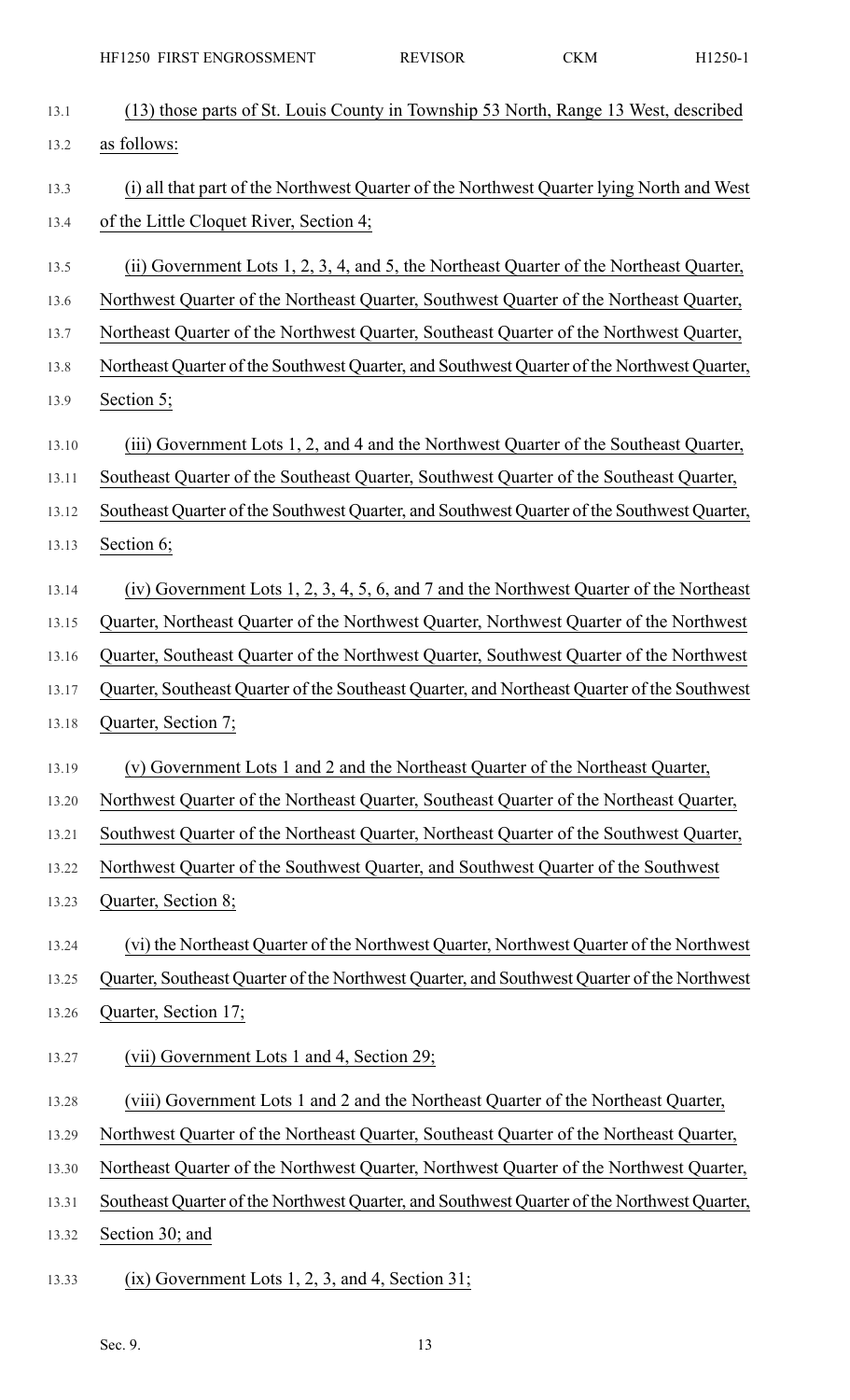| 14.1  | $(14)$ Government Lots 1, 2, 3, 4, 5, 6, 7, 8, 9, and 10, Section 36, Township 53 North,     |
|-------|----------------------------------------------------------------------------------------------|
| 14.2  | Range 14 West, St. Louis County;                                                             |
| 14.3  | (15) those parts of St. Louis County in Township 53 North, Range 18 West, described          |
| 14.4  | as follows:                                                                                  |
| 14.5  | $(i)$ Government Lots 3, 6, 7, and 8, Section 6; and                                         |
| 14.6  | $(ii)$ Government Lots 1 and 2, Section 7;                                                   |
| 14.7  | (16) those parts of St. Louis County in Township 53 North, Range 19 West, described          |
| 14.8  | as follows:                                                                                  |
| 14.9  | (i) all that part of Government Lot 5 lying within 50 feet of the St. Louis River, Section   |
| 14.10 | 5, and Government Lots 1, 2, 5, 6, 7, and 8, Section 12;                                     |
| 14.11 | (ii) Government Lots $1, 2, 3, 5, 8$ , and $9$ , Section 13;                                 |
| 14.12 | (iii) all that portion of Government Lot 1, Section 23, that lies within 50 feet of the East |
| 14.13 | bank of the Whiteface River at mean stage of water;                                          |
| 14.14 | (iv) all that portion of Government Lots 2, 4, and 5, Section 23, that lies within 50 feet   |
| 14.15 | of the West bank of the Whiteface River at mean stage of water;                              |
| 14.16 | (v) all that part of Government Lot 7, Section 23, lying West of the former DM&IR            |
| 14.17 | railroad right-of-way;                                                                       |
| 14.18 | (vi) Government Lots 8 and 10, Section 23;                                                   |
| 14.19 | (vii) all that part of the Northwest Quarter of the Southeast Quarter, Section 23, lying     |
| 14.20 | West of the former DM&IR railroad right-of-way;                                              |
| 14.21 | (viii) Government Lots 5, 7, and 8, Section 31; and                                          |
| 14.22 | $(ix)$ Government Lot 5, Section 33;                                                         |
| 14.23 | (17) those parts of St. Louis County in Township 54 North, Range 13 West, described          |
| 14.24 | as follows:                                                                                  |
| 14.25 | (i) Government Lots 1, 4, 5, 6, and 7, Section 20;                                           |
| 14.26 | (ii) Government Lots 3, 4, 6, 7, and 8 and the Southeast Quarter of the Southwest Quarter,   |
| 14.27 | Section 21;                                                                                  |
| 14.28 | (iii) Government Lots 1, 2, 3, 4, 5, and 7, Section 29;                                      |
| 14.29 | $(iv)$ Government Lots 1, 2, 3, 4, 9, and 10, Section 30; and                                |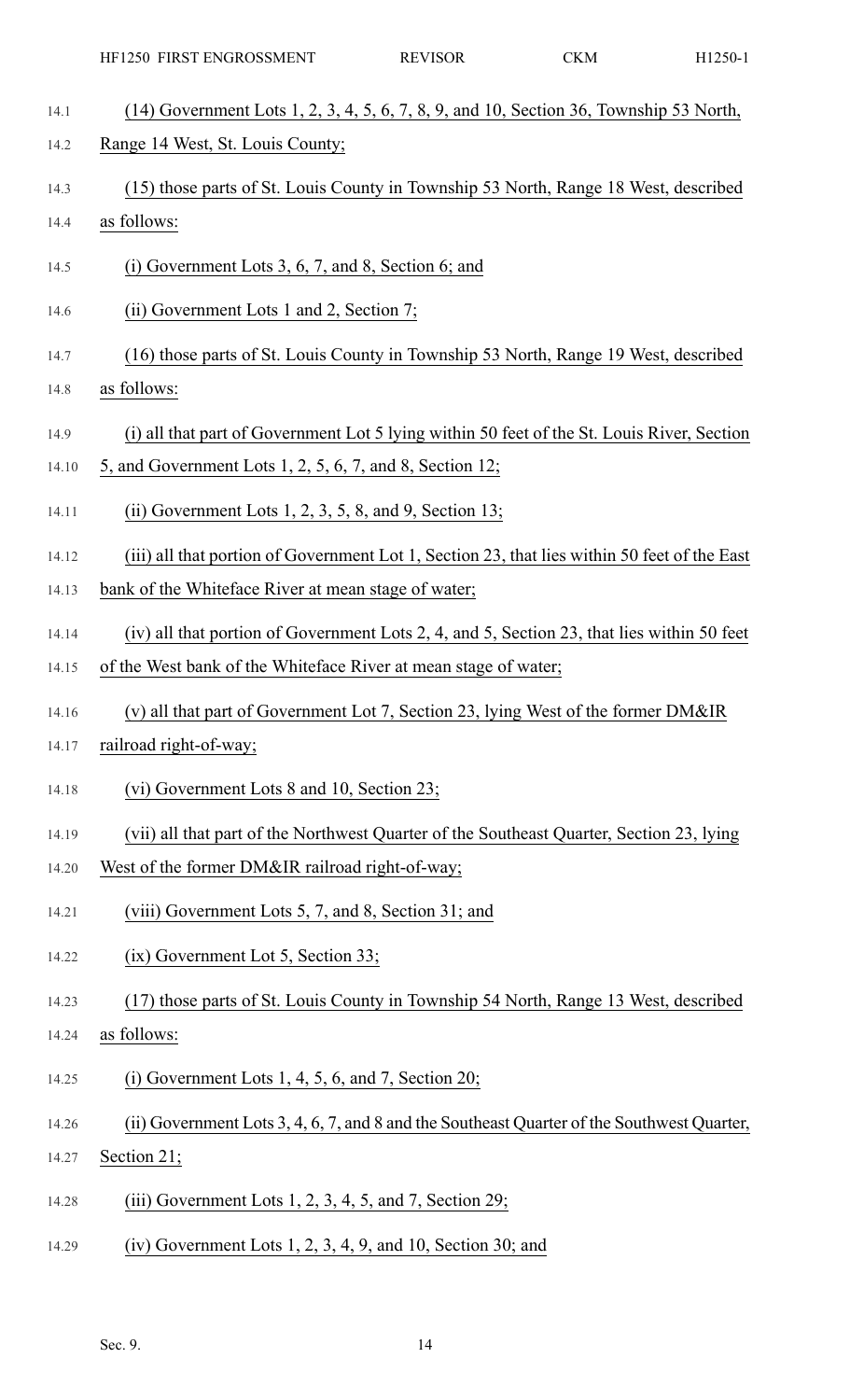| 15.1  | (v) Government Lots 5, 6, and 7 and the Northeast Quarter of the Northeast Quarter,         |
|-------|---------------------------------------------------------------------------------------------|
| 15.2  | Northwest Quarter of the Northeast Quarter, Southwest Quarter of the Northeast Quarter,     |
| 15.3  | Southeast Quarter of the Northwest Quarter, and Northwest Quarter of the Southeast Quarter, |
| 15.4  | Section 31;                                                                                 |
| 15.5  | (18) those parts of St. Louis County in Township 54 North, Range 16 West, described         |
| 15.6  | as follows:                                                                                 |
| 15.7  | (i) Government Lots 2, 3, and 4 and the Northwest Quarter of the Southwest Quarter,         |
| 15.8  | Southeast Quarter of the Northwest Quarter, Southeast Quarter of the Northeast Quarter,     |
| 15.9  | and Southwest Quarter of the Northeast Quarter, Section 1;                                  |
| 15.10 | (ii) Government Lots 1, 2, 3, 4, 6, 7, and 8 and the Northwest Quarter of the Southeast     |
| 15.11 | Quarter, Northeast Quarter of the Southeast Quarter, Southwest Quarter of the Southeast     |
| 15.12 | Quarter, Southeast Quarter of the Southeast Quarter, Southeast Quarter of the Southwest     |
| 15.13 | Quarter, and Southeast Quarter of the Northeast Quarter, Section 2;                         |
| 15.14 | (iii) all that part of Government Lot 9 lying South of the Whiteface River and West of      |
| 15.15 | County Road 547, also known as Comstock Lake Road, Section 3; and                           |
| 15.16 | (iv) Government Lots 3 and 4 and the Southeast Quarter of the Northeast Quarter and         |
| 15.17 | Southwest Quarter of the Northeast Quarter, Section 10;                                     |
| 15.18 | (19) those parts of St. Louis County in Township 54 North, Range 18 West, described         |
| 15.19 | as follows:                                                                                 |
| 15.20 | (i) the South Half of the Southwest Quarter, except the railroad right-of-way, Section      |
| 15.21 | <u>15;</u>                                                                                  |
| 15.22 | (ii) Government Lot 2, except the North 660 feet of the East 990 feet, Section 16;          |
| 15.23 | (iii) Government Lots 1, 3, 4, 5, 6, 7, and 8, Section 16;                                  |
| 15.24 | (iv) Government Lot 3, Section 20;                                                          |
| 15.25 | (v) Government Lots $1, 2, 3, 4$ , and $5$ , Section 21;                                    |
| 15.26 | (vi) Government Lots $1, 4, 5$ , and 7, Section 22;                                         |
| 15.27 | (vii) those parts of Government Lots 2 and 9, except railroad right-of-way, Section 22;     |
| 15.28 | (viii) all that part of Government Lot 6, Section 22, lying West of the Duluth Mesaba       |
| 15.29 | and Northern Railway Company's right-of-way;                                                |
| 15.30 | (ix) Government Lot 9, Section 22, except the following parcels:                            |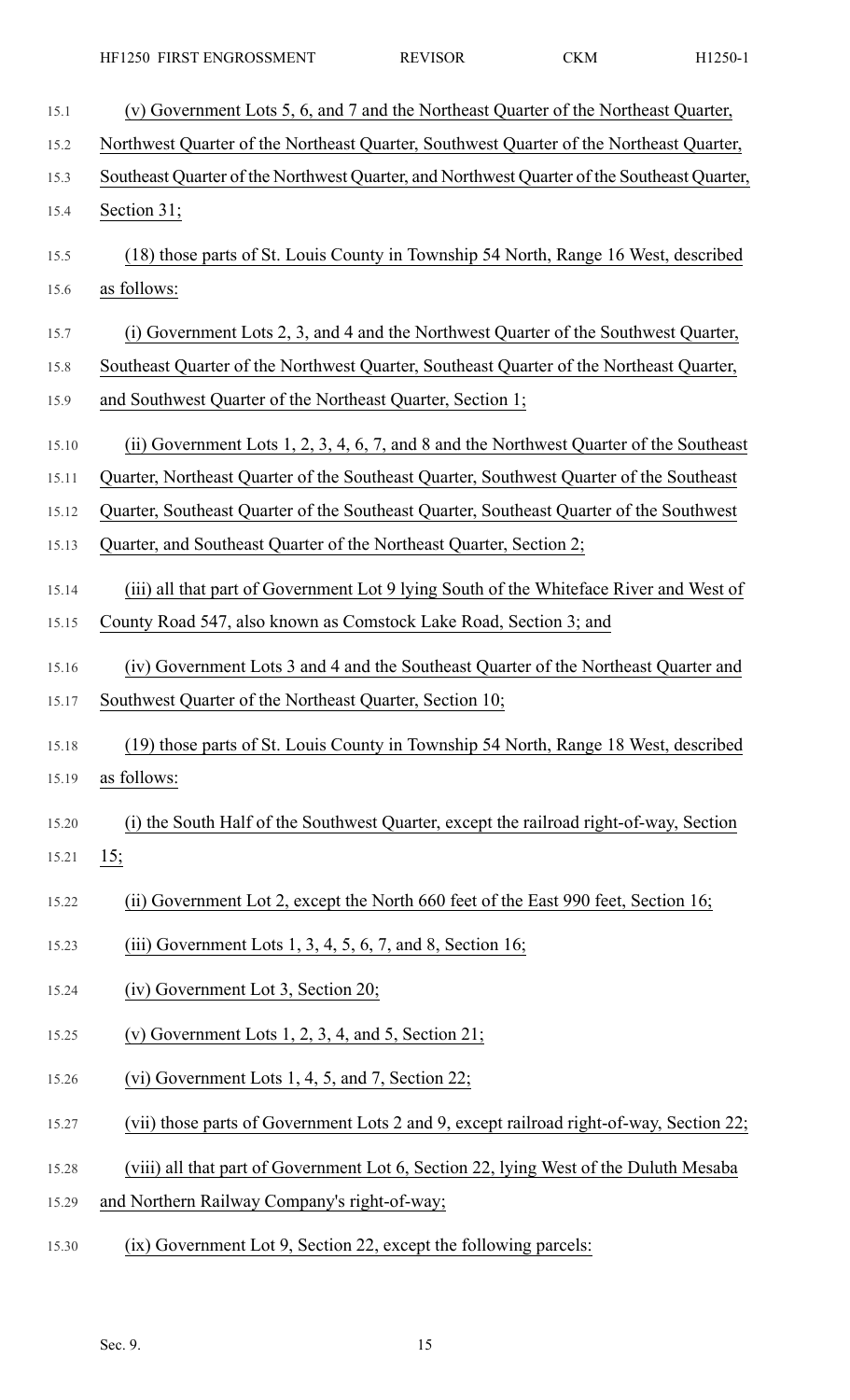| 16.1  | (A) beginning at a point where the south line of company road, called Kelsey Road,              |
|-------|-------------------------------------------------------------------------------------------------|
| 16.2  | intersects with the west line of the right-of-way of the Duluth, Missabe and Northern Railway   |
| 16.3  | on the Northeast Quarter of the Southeast Quarter, Section 22, Township 54, Range 18;           |
| 16.4  | thence West along the south line of said company road 627 feet; thence South 348 1/3 feet;      |
| 16.5  | thence East 627 feet to the west line of the right-of-way of the Duluth, Missabe and Northern   |
| 16.6  | Railway; thence North on the west line of said right-of-way 348 1/3 feet to commencement;       |
| 16.7  | (B) beginning at the quarter corner between Sections 22 and 23, Township 54, Range              |
| 16.8  | 18; thence running North along the section line 114 feet, 6 inches, to the south line of Kelsey |
| 16.9  | Road; thence northwesterly along the south line of Kelsey Road 348 feet, 8 inches, to the       |
| 16.10 | boundary of the right-of-way of the Duluth, Missabe and Northern Railway, thence South          |
| 16.11 | along the easterly boundary of the right-of-way of the Duluth, Missabe and Northern Railway     |
| 16.12 | 274 feet to the quarter line on Section 22; thence easterly along said quarter line 304 feet,   |
| 16.13 | 6 inches, to the point of beginning; and                                                        |
| 16.14 | (C) commencing at the southwest corner of Riverside Cemetery as recorded in "P" of              |
| 16.15 | Plats, Page 15; thence easterly along the south line of said cemetery to a point where said     |
| 16.16 | cemetery line intersects the westerly line of Highway No. 7, also known as Mesaba Trunk         |
| 16.17 | Highway; thence southerly along the westerly line of said Highway No. 7 to a point where        |
| 16.18 | said westerly line of said Highway No. 7 intersects the south line of Lot 9, Section 22,        |
| 16.19 | Township 54, Range 18; thence westerly along the southerly line of said Lot 9 to a point        |
| 16.20 | where the southerly line intersects the easterly line of the DM $\&$ N Railway Company's        |
| 16.21 | right-of-way; thence northerly along the easterly side of said DM & N Railway Company's         |
| 16.22 | right-of-way to beginning;                                                                      |
| 16.23 | $(x)$ Government Lots 2, 3, 4, 5, 6, 7, and 8, Section 29;                                      |
| 16.24 | (xi) Government Lots 5 and 6, Section 30; and                                                   |
| 16.25 | $(xii)$ Government Lots 3, 4, 5, 6, 9, 10, 11, and 12, Section 31;                              |
| 16.26 | (20) those parts of St. Louis County in Township 54 North, Range 19 West, described             |
| 16.27 | as follows:                                                                                     |
| 16.28 | (i) Government Lots 5, 6, 7, 8, and 9, Section $5$ ;                                            |
| 16.29 | (ii) Government Lots 1, 2, 3, 4, 5, 6, 7, and 8, Section 8;                                     |
| 16.30 | $(iii)$ Government Lots 1, 2, 3, 4, 5, 6, 7, and 8, Section 20;                                 |
| 16.31 | (iv) Government Lots 2 and 3, Section 29;                                                       |

16.32 (v) Government Lot 1, Section 32;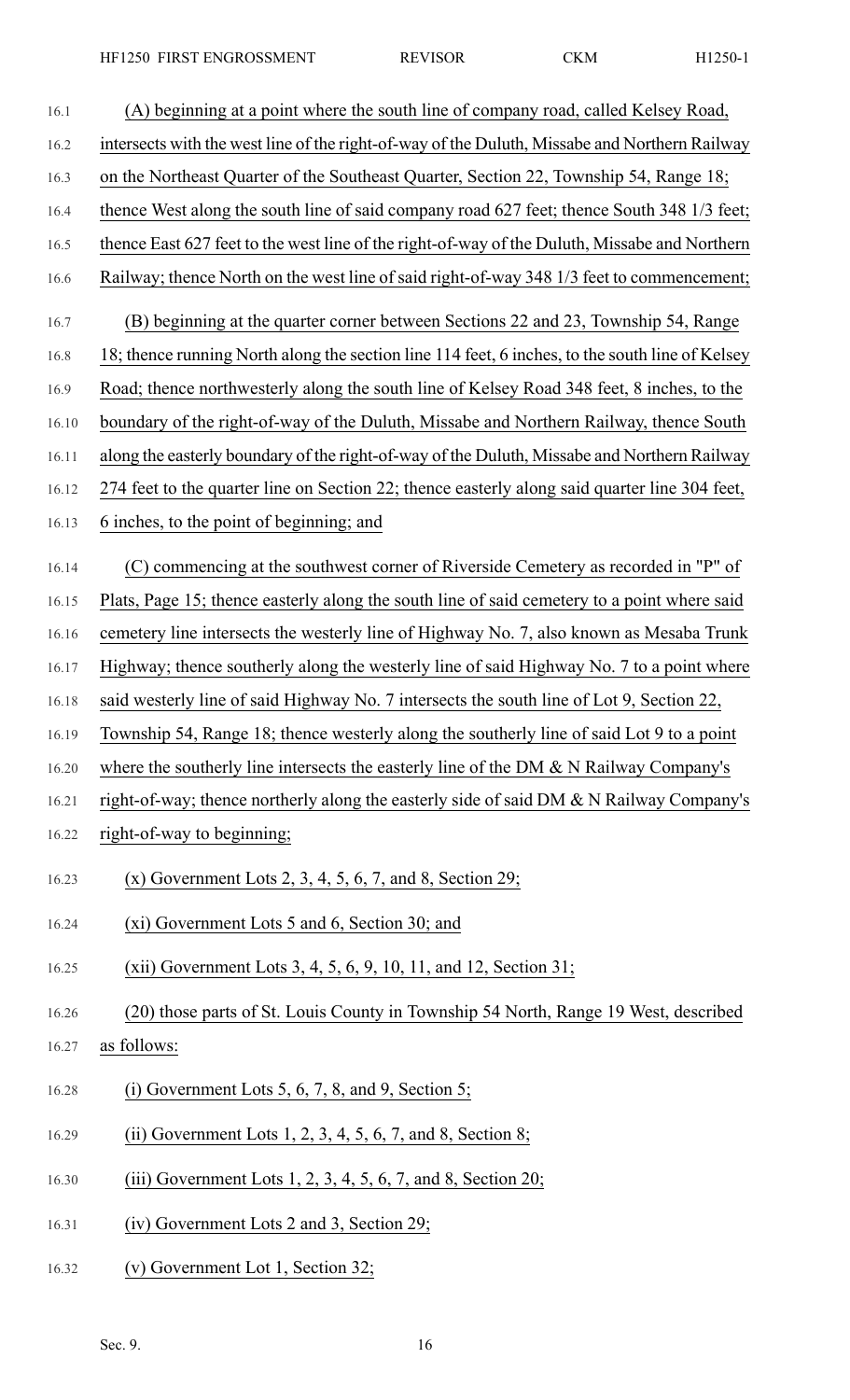|       | HF1250 FIRST ENGROSSMENT                                                                      | <b>REVISOR</b> | <b>CKM</b> | H1250-1 |
|-------|-----------------------------------------------------------------------------------------------|----------------|------------|---------|
| 17.1  | (vi) Government Lot 5, except the South 1,320 feet, Section 32; and                           |                |            |         |
| 17.2  | (vii) Government Lot 2, Section 33;                                                           |                |            |         |
| 17.3  | (21) those parts of St. Louis County in Township 55 North, Range 15 West, described           |                |            |         |
| 17.4  | as follows:                                                                                   |                |            |         |
| 17.5  | $(i)$ Governments Lot 1 and 2, Section 11;                                                    |                |            |         |
| 17.6  | (ii) Government Lot 9, except Highway 4 right-of-way, Section 11;                             |                |            |         |
| 17.7  | (iii) Government Lot 10, except Highway 4 right-of-way, Section 11;                           |                |            |         |
| 17.8  | $(iv)$ Government Lots 2, 3, 4, 5, 6, and 7, Section 15;                                      |                |            |         |
| 17.9  | (v) Government Lots 2, 3, 5, 6, 7, and 8 and the Northeast Quarter of Southwest Quarter,      |                |            |         |
| 17.10 | Section 21;                                                                                   |                |            |         |
| 17.11 | (vi) the Southwest Quarter of the Northeast Quarter, reserving unto Grantor and Grantor's     |                |            |         |
| 17.12 | successors and assigns a 66-foot-wide access easement across said Southwest Quarter of        |                |            |         |
| 17.13 | the Northeast Quarter for the purpose of access to Grantor's or Grantor's successors or       |                |            |         |
| 17.14 | assigns land and Grantor's presently owned land that may be sold, assigned, or transferred    |                |            |         |
| 17.15 | in Government Lot 4, Section 21, Township 55 North, Range 15 West, said access road           |                |            |         |
| 17.16 | being measured 33 feet on each side of the centerline of that road that is presently existing |                |            |         |
| 17.17 | and known as the Whiteface Truck Trail, Section 21;                                           |                |            |         |
| 17.18 | (vii) Government Lots 1, 2, and 3, Section 22;                                                |                |            |         |
| 17.19 | (viii) Government Lots 1 and 2 and the Northeast Quarter of the Northwest Quarter,            |                |            |         |
| 17.20 | Section 28;                                                                                   |                |            |         |
| 17.21 | (ix) Government Lots 1, 4, 6, 8, and 9 and the Northeast Quarter of the Northeast Quarter,    |                |            |         |
| 17.22 | Northeast Quarter of the Southeast Quarter, and Northwest Quarter of the Southwest Quarter,   |                |            |         |
| 17.23 | Section 29;                                                                                   |                |            |         |
| 17.24 | (x) Government Lots 3 and 4 and the Northeast Quarter of the Southeast Quarter,               |                |            |         |
| 17.25 | Northeast Quarter of the Southwest Quarter, and Southeast Quarter of the Southwest Quarter,   |                |            |         |
| 17.26 | Section 30;                                                                                   |                |            |         |
| 17.27 | $(xi)$ Government Lots 2, 3, 4, 5, 6, 8, 9, 10, and 11 and the Northeast Quarter of the       |                |            |         |
| 17.28 | Southwest Quarter, Section 31; and                                                            |                |            |         |
| 17.29 | (xii) Government Lot 1, Section 32;                                                           |                |            |         |
| 17.30 | (22) those parts of St. Louis County in Township 55 North, Range 16 West, described           |                |            |         |
| 17.31 | as follows:                                                                                   |                |            |         |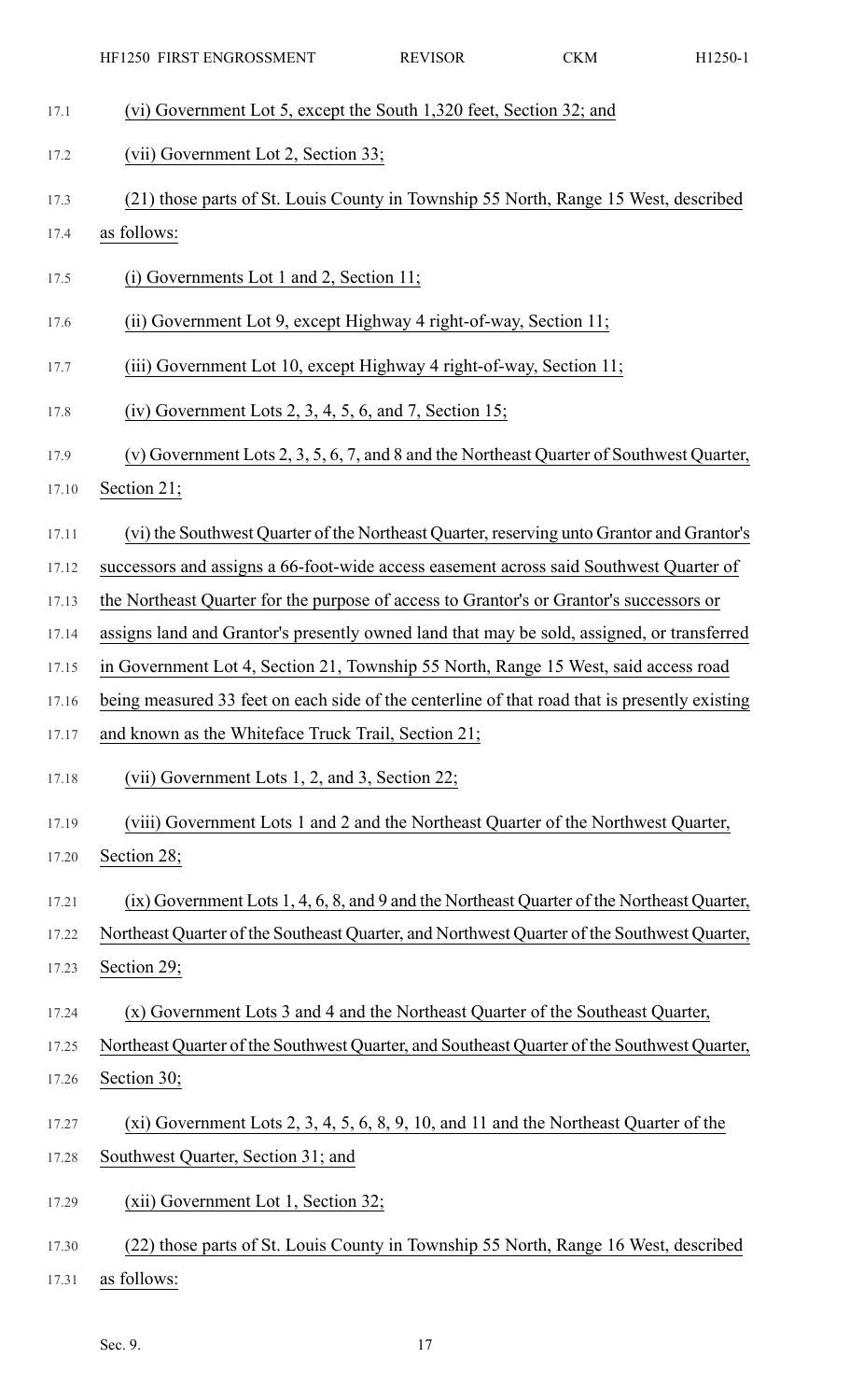18.1 (i) the Southwest Quarter of the Southeast Quarter, reserving unto Grantor and Grantor's 18.2 successors and assigns a 66-foot-wide access road easement across said Southwest Quarter 18.3 of the Southeast Quarter for the purpose of access to Grantor's or Grantor's successors or 18.4 assigns land and Grantor's presently owned land that may be sold, assigned, or transferred 18.5 in Government Lot 5, Section 1, Township 54 North, Range 16 West, Section 35; and 18.6 (ii) the Southeast Quarter of the Southeast Quarter, reserving unto Grantor and Grantor's 18.7 successors and assigns a 66-foot-wide access road easement across said Southeast Quarter 18.8 of the Southeast Quarter for the purpose of access to Grantor's or Grantor's successors or 18.9 assigns land and Grantor's presently owned land that may be sold, assigned, or transferred 18.10 in Government Lot 5, Section 1, Township 54 North, Range 16 West, Section 35; 18.11 (23) those parts of St. Louis County in Township 55 North, Range 19 West, described 18.12 as follows: 18.13 (i) an undivided two-thirds interest in Government Lot 1, Section 2; 18.14 (ii) Government Lots 2, 9, 10, and 12, Section 2; 18.15 (iii) Government Lot 11, Section 2, except railroad right-of-way; 18.16 (iv) Government Lots 1, 2, 3, 4, and 6, Section 10; 18.17 (v) Government Lot 4, Section 11; 18.18 (vi) Government Lots 1, 2, 6, 7, and 13, Section 15; 18.19 (vii) Government Lots 1 and 2, Section 16; 18.20 (viii) Government Lots 1 and 3 and the Southeast Quarter of the Northeast Quarter and 18.21 Southwest Quarter of the Northeast Quarter, Section 22; 18.22 (ix) Government Lots 3, 4, 5, 6, 7, and 8 and the Northeast Quarter of the Northwest 18.23 Quarter, Section 29; 18.24 (x) Government Lot 6, Section 30; and 18.25 (xi) Government Lots 4, 7, 8, 9, and 10, Section 31; 18.26 (24) those parts of St. Louis County in Township 56 North, Range 17 West, described 18.27 as follows: 18.28 (i) Government Lots 2 and 8 and the Northwest Quarter of the Southeast Quarter and 18.29 Northeast Quarter of the Southwest Quarter, Section 3; 18.30 (ii) Government Lots 4, 5, 6, 7, and 9, Section 3; and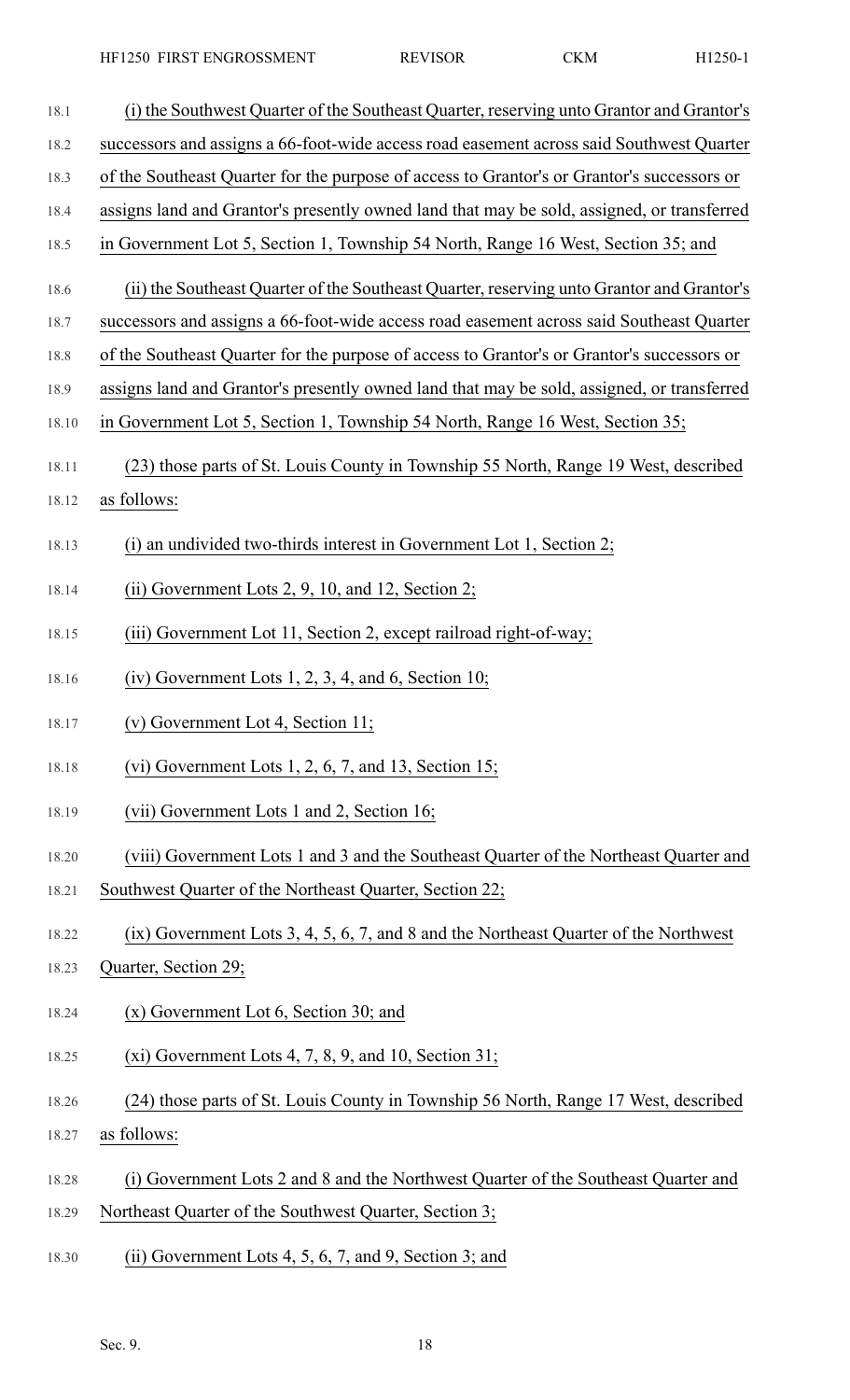| 19.1  | (iii) Government Lots 6 and 9, that part of Government Lot 8 lying North of Highway               |
|-------|---------------------------------------------------------------------------------------------------|
| 19.2  | No. 53, and that part of Government Lot 7 lying West of Highway No. 53, Section 4;                |
| 19.3  | (25) those parts of St. Louis County in Township 56 North, Range 18 West, described               |
| 19.4  | as follows:                                                                                       |
| 19.5  | (i) Government Lots 5 and 6, Section 2;                                                           |
| 19.6  | (ii) Government Lots 5, 7, and 9 and the Northeast Quarter of the Southwest Quarter,              |
| 19.7  | Section 3;                                                                                        |
| 19.8  | (iii) all that part of Government Lot 11, except the following described parcel of land:          |
| 19.9  | Beginning at a point that is located 958 feet North of the southeast corner of said               |
| 19.10 | Government Lot 11, which corner is also the southeast corner of said Section 3, and 33            |
| 19.11 | feet West of the east line of said Lot 11; thence running North parallel with the east line       |
| 19.12 | of said Lot 11 a distance of 700.5 feet to a point; thence southwesterly to a point that is       |
| 19.13 | 331.5 feet West and 1226 feet North of the southeast corner of said Lot 11; thence                |
| 19.14 | southerly parallel with the east line of said lot, a distance of 268 feet to a point; thence      |
| 19.15 | easterly a distance of 298.5 feet to the place of beginning, Section 3;                           |
| 19.16 | (iv) Government Lot 12, Section 3, except the following described parcels of land:                |
| 19.17 | (A) commencing at a point along the East and West One-Quarter line of said Section 3,             |
| 19.18 | which point is 33 feet West of the East One-Quarter corner of said Section 3, said point          |
| 19.19 | being on the west right-of-way line of County Highway No. 7; thence westerly along said           |
| 19.20 | quarter line for a distance of 300 feet to a point; thence southerly at right angles and parallel |
| 19.21 | to the highway right-of-way in question for a distance of 300 feet to a point; thence easterly    |
| 19.22 | for a distance of 300 feet to a point in the west right-of-way line of County Highway No.         |
| 19.23 | 7; thence northerly along the west right-of-way line of County Highway No. 7 for a distance       |
| 19.24 | of 300 feet to the point of beginning;                                                            |
| 19.25 | (B) commencing at the East Quarter corner of said Section 3; thence westerly along the            |
| 19.26 | East/West Quarter line of said Section 3 a distance of 33.00 feet to the westerly right-of-way    |
| 19.27 | line of County Highway No. 7; thence continuing westerly along said East/West Quarter             |
| 19.28 | line a distance of 300.00 feet to the point of beginning; thence southerly, parallel with the     |
| 19.29 | westerly right-of-way line of County Highway No. 7 a distance of 400.00 feet; thence              |
| 19.30 | westerly, parallel with said East/West Quarter line to the easterly right-of-way line of the      |
| 19.31 | DM&IR Railroad; thence northerly along said easterly right-of-way line to said East/West          |
| 19.32 | Quarter line; thence easterly along said East/West Quarter line to the point of beginning;        |
| 19.33 | and                                                                                               |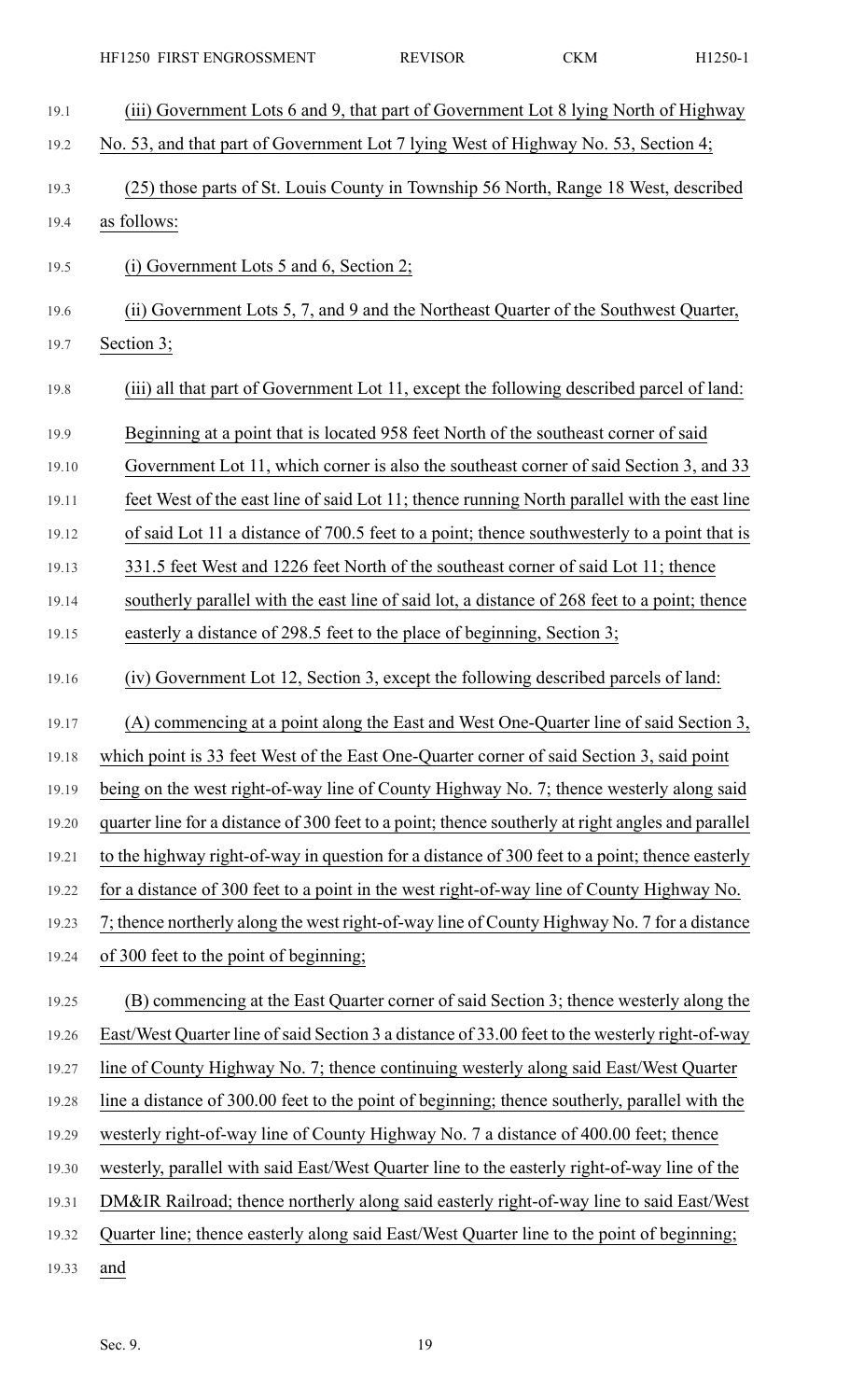- 20.1 (C) the East 33 feet of the North 300 feet of said Government Lot 12;
- 20.2 (v) the Southeast Quarter of the Southeast Quarter, Section 4;
- 20.3 (vi) the Southeast Quarter of the Southeast Quarter, Section 7;
- 20.4 (vii) Government Lots 6 and 7, Section 8;
- 20.5 (viii) Government Lots 1 and 2, Section 9;
- 20.6 (ix) Government Lots 2 and 3, Section 17;
- 20.7 (x) Government Lots 5, 6, 7, 9, 10, 11, 12, and 13 and the Southeast Quarter of the
- 20.8 Northwest Quarter, Section 18;
- 20.9 (xi) Government Lots 6, 7, 8, 9, 11, and 12 and the Northeast Quarter of the Northwest
- 20.10 Quarter, Section 19;
- 20.11 (xii) Government Lots 1, 5, 8, and 9, Section 20;
- 20.12 (xiii) Government Lots 4, 5, 6, 7, and 8 and Government Lot 3, except for 1.0 acre for
- 20.13 cemetery, Section 29;
- 20.14 (xiv) Government Lot 9, Section 30;
- 20.15 (xv) Government Lots 1, 2, 3, 6, 8, 9, 10, and 11, Section 31; and
- 20.16 (xvi) Government Lots 1 and 2, Section 32;
- 20.17 (26) those parts of St. Louis County in Township 56 North, Range 19 West, described
- 20.18 as follows:
- 20.19 (i) Government Lot 1, Section 35;
- 20.20 (ii) Government Lot 2, Section 35; and
- 20.21 (iii) Government Lots 1, 2, 3, 4, 5, 6, 7, 8, and 9 and the Southeast Quarter of the
- 20.22 Southeast Quarter and Southwest Quarter of the Northeast Quarter, Section 36;
- 20.23 (27) those parts of St. Louis County in Township 57 North, Range 16 West, described
- 20.24 as follows:
- 20.25 (i) the Southeast Quarter of the Northwest Quarter, Northwest Quarter of the Northeast
- 20.26 Quarter, Southwest Quarter of the Southwest Quarter, and Northeast Quarter of the Southwest
- 20.27 Quarter, Section 12; and
- 20.28 (ii) the Southeast Quarter of the Northwest Quarter, Section 15; and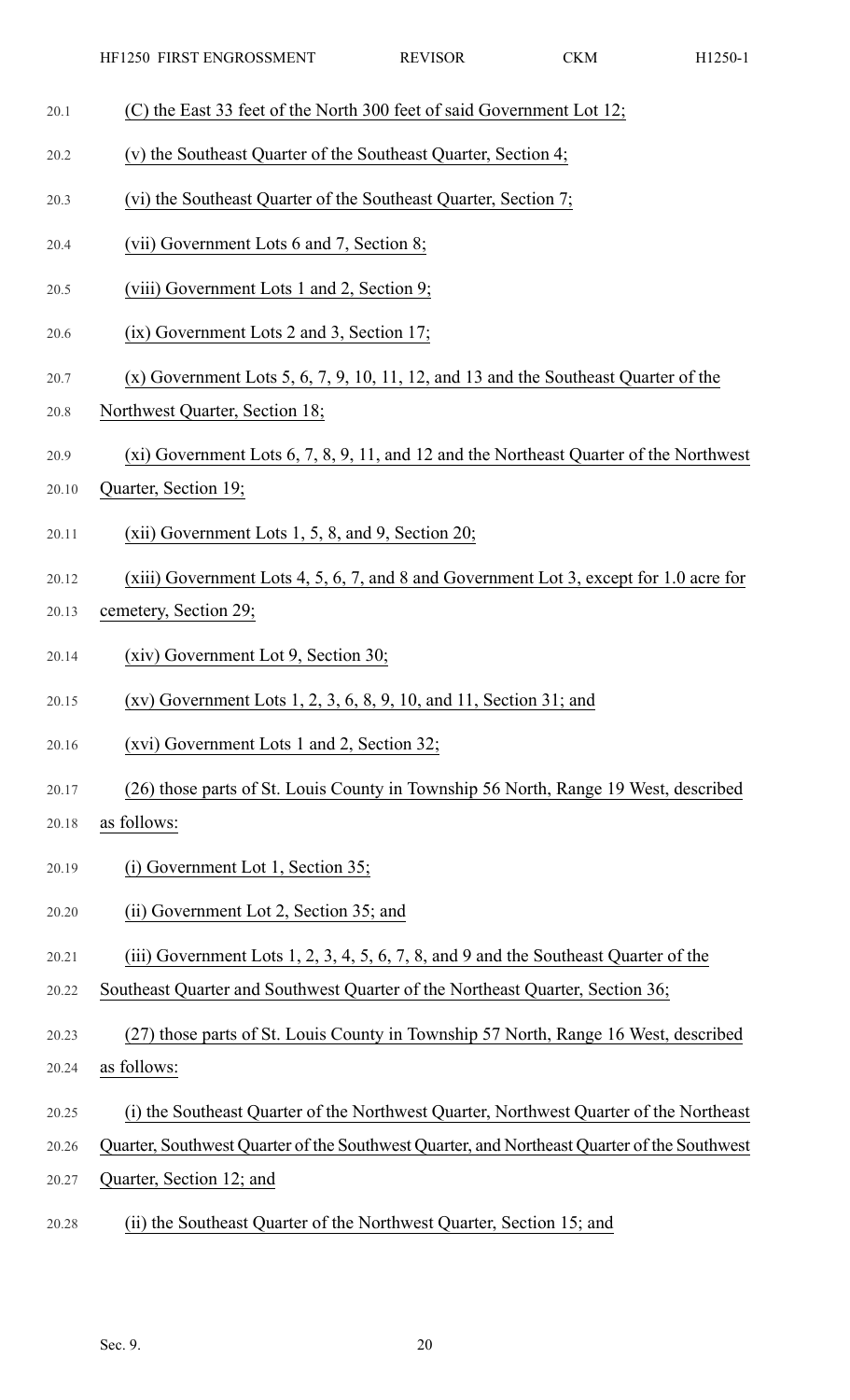| 21.1  | (28) those parts of St. Louis County in Township 57 North, Range 17 West, described         |
|-------|---------------------------------------------------------------------------------------------|
| 21.2  | as follows:                                                                                 |
| 21.3  | (i) the Northeast Quarter of the Southwest Quarter and Southwest Quarter of the             |
| 21.4  | Southwest Quarter, Section 25; and                                                          |
| 21.5  | (ii) the Southeast Quarter of the Southeast Quarter and the Northeast Quarter of the        |
| 21.6  | Southeast Quarter, Section 26.                                                              |
|       |                                                                                             |
| 21.7  | Sec. 10. PRIVATE SALE OF TAX-FORFEITED LAND; AITKIN COUNTY.                                 |
| 21.8  | (a) Notwithstanding the public sale provisions of Minnesota Statutes, chapter 282, or       |
| 21.9  | other law to the contrary, Aitkin County may sell by private sale the tax-forfeited land    |
| 21.10 | described in paragraph (c).                                                                 |
| 21.11 | (b) The conveyance must be in a form approved by the attorney general. The attorney         |
| 21.12 | general may make changes to the land description to correct errors and ensure accuracy.     |
| 21.13 | (c) The land to be sold is located in Aitkin County and is described as:                    |
| 21.14 | The North Half of the Northeast Quarter of the Northeast Quarter lying East of 275th        |
| 21.15 | Avenue in Section 11, Township 47 North, Range 25 West, Aitkin County, Minnesota            |
| 21.16 | (part of parcel 15-0-017700).                                                               |
| 21.17 | (d) The county has determined that the county's land management interests would best        |
| 21.18 | be served if the land was returned to private ownership.                                    |
| 21.19 | Sec. 11. GOODHUE COUNTY; LAND TRANSFERS.                                                    |
| 21.20 | Subdivision 1. Land transfers. (a) Notwithstanding Minnesota Statutes, section 373.01,      |
| 21.21 | subdivision 1, paragraph (a), clause (3), Goodhue County may sell, lease, or otherwise      |
| 21.22 | convey county-owned land that abuts Lake Byllesby to adjoining property owners who after    |
| 21.23 | the transfer will have direct access to Lake Byllesby. Any sale, lease, or other conveyance |
| 21.24 | must be for the market value of the property as appraised by the county. A sale, lease, or  |
| 21.25 | other conveyance under this section must reserve to the county mineral rights according to  |
| 21.26 | Minnesota Statutes, section 373.01, and flowage easements relating to water levels of Lake  |
| 21.27 | Byllesby.                                                                                   |
| 21.28 | (b) This section does not apply to any county-owned land that has been developed by         |
| 21.29 | the county as public parkland.                                                              |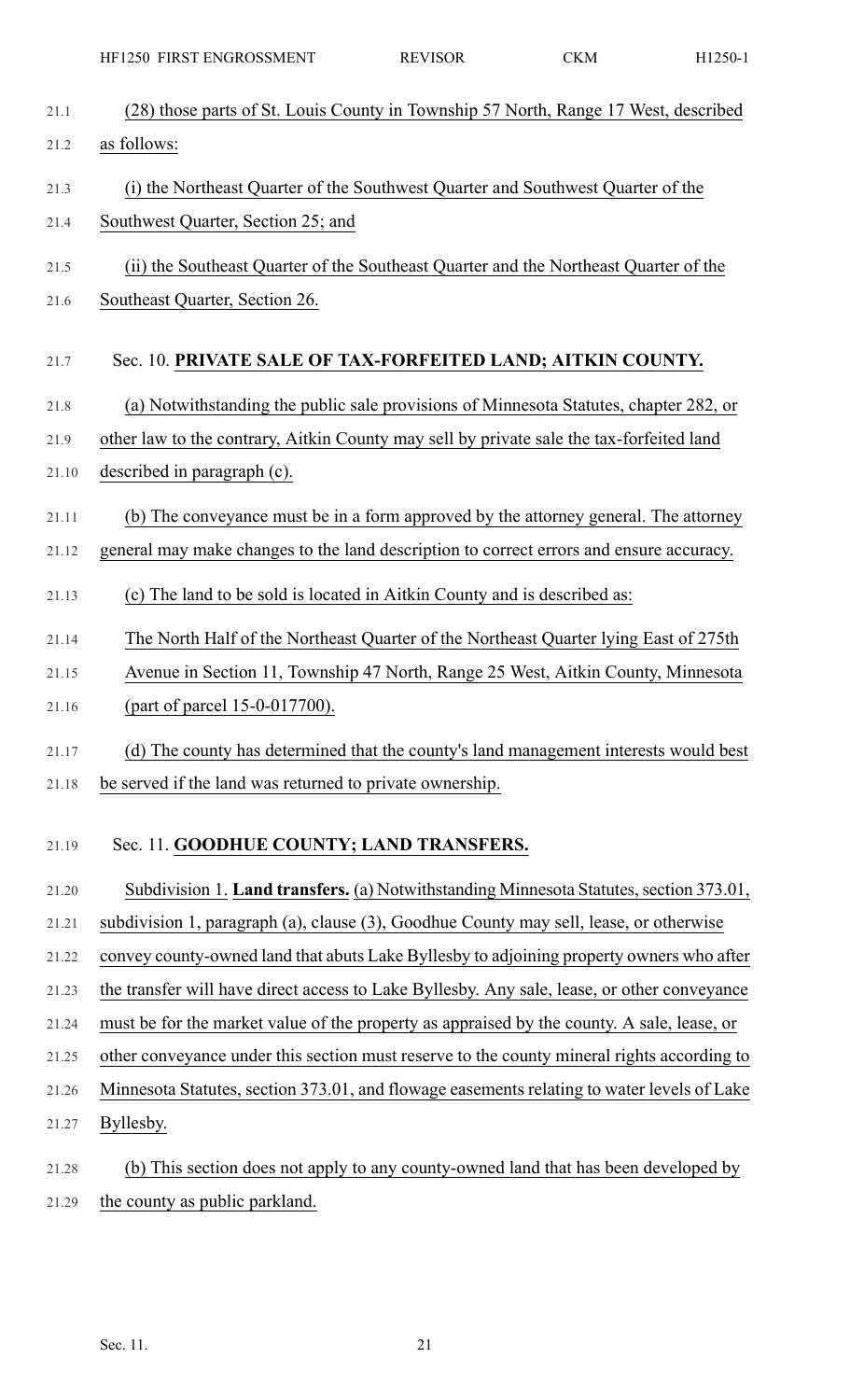| 22.1  | Subd. 2. Effective date; local approval. This section is effective the day after the           |
|-------|------------------------------------------------------------------------------------------------|
| 22.2  | governing body of Goodhue County and its chief clerical officer comply with Minnesota          |
| 22.3  | Statutes, section 645.021, subdivisions 2 and 3.                                               |
| 22.4  | Sec. 12. PRIVATE SALE OF TAX-FORFEITED LANDS; ITASCA COUNTY.                                   |
| 22.5  | (a) Notwithstanding the public sale provisions of Minnesota Statutes, chapter 282, or          |
| 22.6  | other law to the contrary, Itasca County may sell by private sale the tax-forfeited lands      |
| 22.7  | described in paragraph (c).                                                                    |
| 22.8  | (b) The conveyances must be in a form approved by the attorney general. The attorney           |
| 22.9  | general may make changes to the land descriptions to correct errors and ensure accuracy.       |
| 22.10 | (c) The lands to be sold are located in Itasca County and are described as:                    |
| 22.11 | (1) all that part of Government Lot 2, Section 27, Township 145 North, Range 26 West,          |
| 22.12 | lying northeasterly of the northeasterly right-of-way line of CSAH 39 and northwesterly of     |
| 22.13 | the following described line: Commencing at the northwest corner of said Government Lot        |
| 22.14 | 2; thence South 89 degrees 21 minutes East, along the north line of said Government Lot        |
| 22.15 | 2 a distance of 286 feet, more or less, to a point on the northeasterly right-of-way line of   |
| 22.16 | the CSAH 39 right-of-way; thence South 51 degrees 01 minute East, 260.41 feet to the point     |
| 22.17 | of beginning of the line to be described; thence North 42 degrees 11 minutes East to intersect |
| 22.18 | the water's edge of Ball Club Lake and there said line terminates; and                         |
| 22.19 | (2) the South two rods of the East 16 rods of Government Lot 14, Section 4, Township           |
| 22.20 | 60 North, Range 26 West of the Fourth Principle Meridian, containing approximately 0.20        |
| 22.21 | acres.                                                                                         |
| 22.22 | (d) The county has determined that the county's land management interests would best           |
| 22.23 | be served if the lands were returned to private ownership.                                     |
| 22.24 | Sec. 13. PRIVATE SALE OF SURPLUS LAND BORDERING PUBLIC WATERS;                                 |
| 22.25 | <b>ROSEAU COUNTY.</b>                                                                          |
|       | (a) Notwithstanding Minnesota Statutes, sections 92.45, 94.09, and 94.10, the                  |
| 22.26 |                                                                                                |
| 22.27 | commissioner of natural resources may sell by private sale the surplus island located in       |
| 22.28 | public water that is described in paragraph (d) to a local unit of government for less than    |
| 22.29 | market value.                                                                                  |
| 22.30 | (b) The commissioner may make necessary changes to the legal description to correct            |
| 22.31 | errors and ensure accuracy.                                                                    |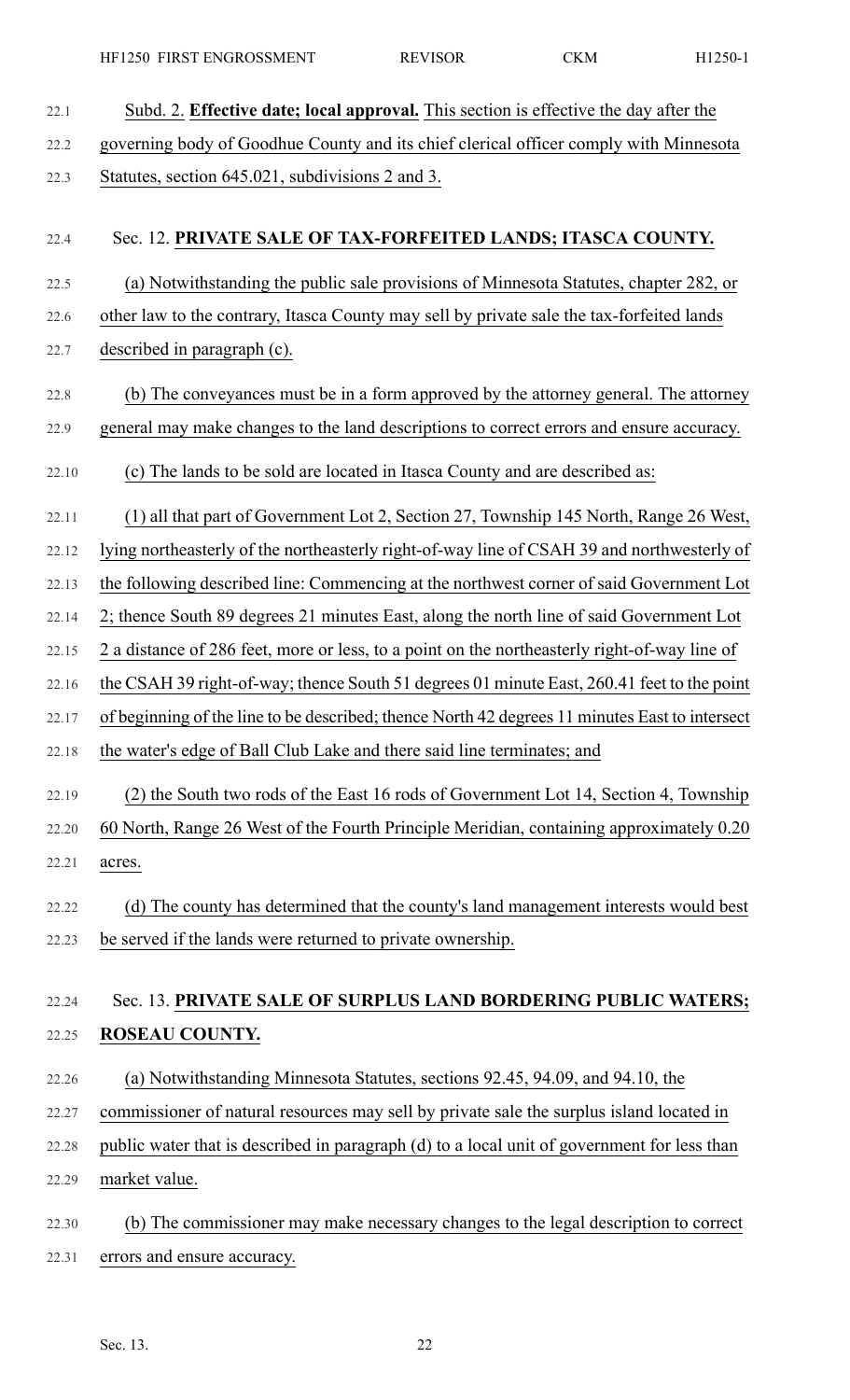23.1 (c) The land described in paragraph (d) may be sold by quitclaim deed and the conveyance 23.2 must provide that the land described in paragraph (d) be used for the public and reverts to 23.3 the state if the local unit of government fails to provide for public use or abandons the public 23.4 use of the land. The conveyance is subject to a flowage easement held by the United States 23.5 of America. 23.6 (d) The land that may be conveyed is located in Roseau County and is described as: an 23.7 unsurveyed island located in the approximate center of the South Half of the Southeast 23.8 Quarter of Section 29, Township 163 North, Range 36 West, Roseau County, Minnesota; 23.9 said island contains 6.7 acres, more or less (parcel identification number 563199100). 23.10 (e) The island is located in Warroad River and was created after statehood when dredge 23.11 spoils were deposited on a sandbar in the Warroad River. The Department of Natural 23.12 Resources has determined that the land is not needed for natural resource purposes, the 23.13 conveyance would further the public interest, and the state's land management interests 23.14 would best be served if the land was conveyed to a local unit of government for a public 23.15 park and other public use. 23.16 Sec. 14. **PRIVATE SALE OF TAX-FORFEITED LANDS; ST. LOUIS COUNTY.** 23.17 (a) Notwithstanding the public sale provisions of Minnesota Statutes, chapter 282, or 23.18 other law to the contrary, St. Louis County may sell by private sale the tax-forfeited lands 23.19 described in paragraph (c). 23.20 (b) The conveyances must be in a form approved by the attorney general. The attorney 23.21 general may make changes to the land descriptions to correct errors and ensure accuracy. 23.22 (c) The lands to be sold are located in St. Louis County and are described as: 23.23 (1) the South Half of the North Half of the South Half of the Southwest Quarter of the 23.24 Northwest Quarter, except the East 470 feet and except the part taken for a road, Township 23.25 50 North, Range 15 West, Section 29 (parcel identification number 395-0010-08713); 23.26 (2) the East 271 feet of the West 371 feet of the North 669.94 feet of the Northwest 23.27 Quarter of the Northwest Quarter of Section 34, Township 61 North, Range 15 West of the 23.28 Fourth Principal Meridian. Together with the West 100 feet of the North 669.94 feet of the 23.29 Northwest Quarter of the Northwest Quarter of Section 34, Township 61 North, Range 15 23.30 West of the Fourth Principal Meridian, which lies South of the North 300 feet thereof (part 23.31 of parcel identification number 410-0024-00550);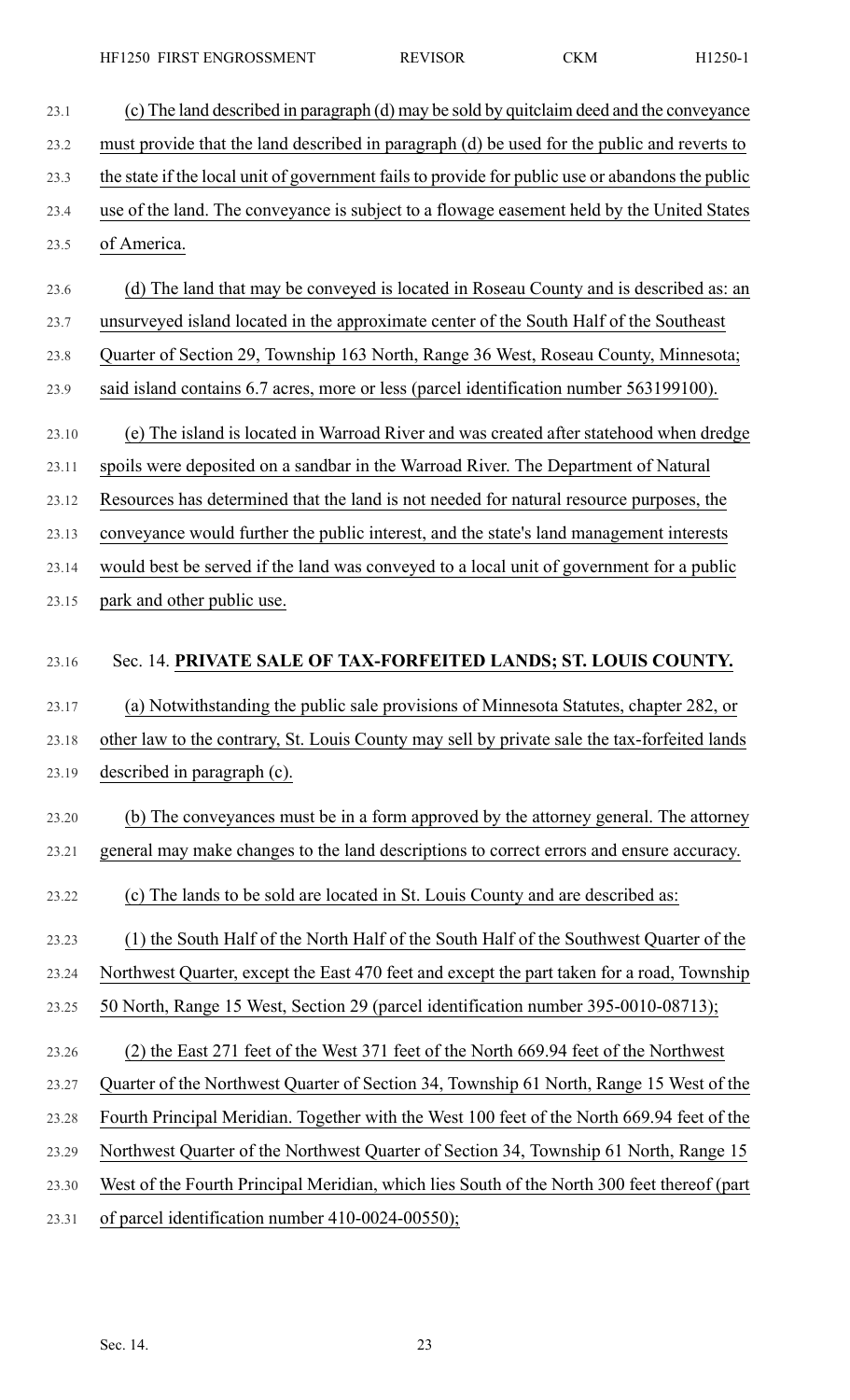24.1 (3) the West 371 feet of the Northwest Quarter of the Northwest Quarter of Section 34, 24.2 Township 61 North, Range 15 West of the Fourth Principal Meridian, which lies South of 24.3 the North 669.94 feet thereof (part of parcel identification number 410-0024-00550); and 24.4 (4) the Northeast Quarter, except the Southwest Quarter, and the North Half of the 24.5 Northwest Quarter, Township 52 North, Range 19 West, Section 24 (part of parcel 24.6 identification number 470-0010-03830). 24.7 (d) The county has determined that the county's land management interests would best 24.8 be served if the lands were returned to private ownership. 24.9 Sec. 15. **ST. LOUIS COUNTY; LAND LEASE.** 24.10 Subdivision 1. **St. Louis County; lease.** Notwithstanding Minnesota Statutes, sections 24.11 16A.695 and 282.04, St. Louis County may lease property legally described as part of 24.12 Government Lot 5 except the lake portion of Embarrass Mine, Township 58, Range 15 24.13 West, Section 5, for use as a water intake and water treatment project under Laws 2018, 24.14 chapter 214, article 1, section 22, subdivision 6, for consideration of more than \$12,000 per 24.15 year and for a period exceeding ten years. 24.16 Subd. 2. **Department of Natural Resources; lease.** Notwithstanding Minnesota Statutes, 24.17 section 92.50, or other law to the contrary, the commissioner may lease property in Township 24.18 58, Range 15, Section 5, for use as a water intake and water treatment project under Laws 24.19 2018, chapter 214, article 1, section 22, subdivision 6, for a period exceeding 21 years, 24.20 including a lease term of 40 years. 24.21 **EFFECTIVE DATE.** This section is effective the day following final enactment. 24.22 Sec. 16. **PRIVATE SALE OF SURPLUS LAND BORDERING PUBLIC WATER;** 24.23 **SHERBURNE COUNTY.** 24.24 (a) Notwithstanding Minnesota Statutes, sections 92.45, 94.09, and 94.10, the 24.25 commissioner of natural resources may sell by private sale the surplus land bordering public 24.26 water that is described in paragraph (c) to a local unit of government for less than market 24.27 value. 24.28 (b) The commissioner may make necessary changes to the legal description to correct 24.29 errors and ensure accuracy. 24.30 (c) The land that may be sold is located in Sherburne County and is described as: that 24.31 part of Government Lot 3, Section 24, Township 33 North, Range 28 West, described as 24.32 follows: